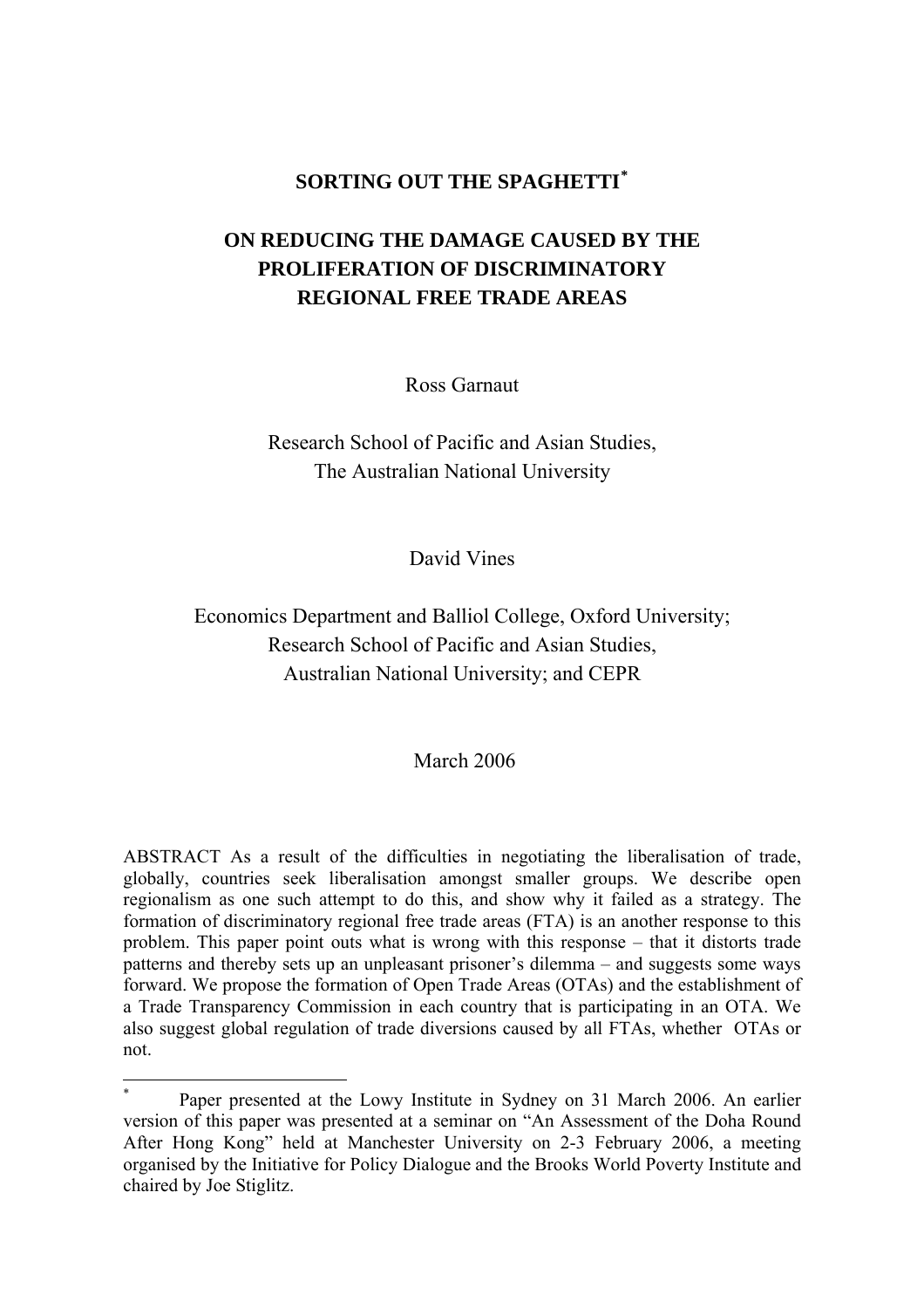## **1 The Problem**

Everyone wants to fix the WTO. But the negotiation of WTO rounds has become less effective and more costly. There are now a very large number of participants, and there are deep conflicts about objectives amongst these participants. Furthermore the institutional weakness of the WTO makes it very difficult to bring about effective bargaining between these many players. The failure of the WTO negotiations at Seattle in 1999, and then again at Cancun, and the only-partial reconstruction of these negotiations at Hong Kong, should not have come as a surprise. And we have not yet taken take anything like as long to get here as it took to finally complete the Uruguay round.

Alongside this global-system failure, countries are tempted to seek liberalisation amongst smaller groups. "Open regionalism" was one such response, in the nineteen nineties, which is, sadly, now a dead end. "Open regionalism" sought to encourage unilateral liberalisation amongst groups of countries, without discrimination against outsiders. The current proliferation of a "spaghetti" of discriminatory free trade areas is an ill-thought-out early-twenty-first century response, and it is deeply disturbing. This paper aims to point out what is wrong with this response – that it distorts trade patterns and thereby sets up an unpleasant prisoner's dilemma. We suggest some ways out of the resulting difficulties.

# **2 Open Regionalism**

# **2.1 The Advantages of Simultaneous Liberalisations**

Of course, one possible response to the difficulty of fixing the WTO is unilateral liberalisation. This has been richly rewarding to those economies which have embarked upon it, as economic theory suggests that it should be. But there are domestic political difficulties<sup>[1](#page-1-0)</sup> in the face of such liberalisation, and in the absence of clear-sighted and strong leadership these difficulties are decisive.

<span id="page-1-0"></span> 1 These include (i) adjustment costs in responding to trade liberalisation, even if the eventual outcome is a potential Pareto improvement; (ii) distributional objections to liberalization (Stolper-Samuelson, specific factors, etc, etc.); (iii) the valid infant-industry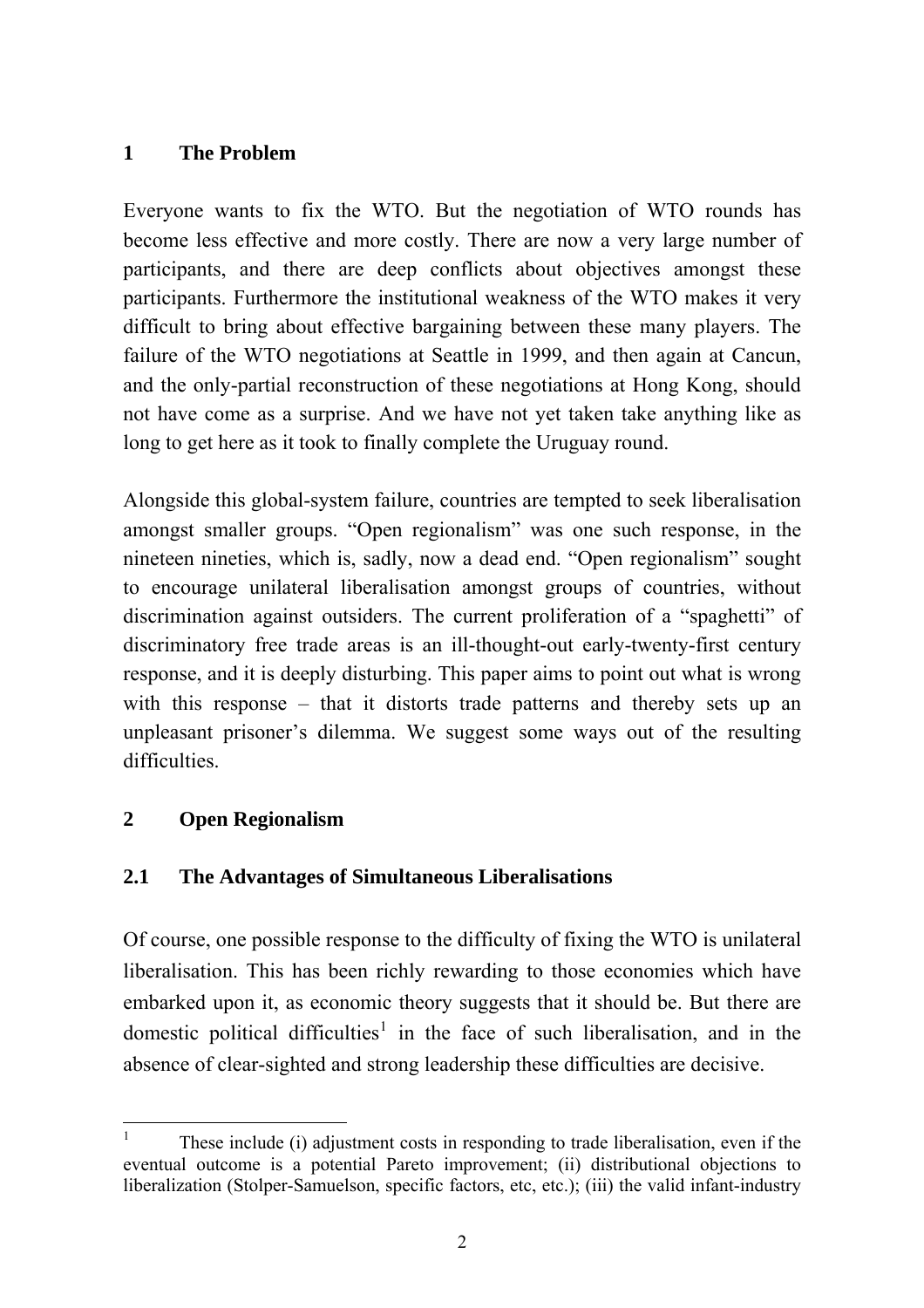It is widely recognised that the major gains from such unilateral trade liberalisation come from the effects of liberalization *within* the domestic economy, in particular from the exposure of the domestic economy to foreign competition, in addition from the well understood benefits from more efficient resources allocation. Nevertheless, there are advantages to a country in helping it to overcome the obstacles to domestic liberalisation if it liberalises at the same time as others liberalise.

First, there is the optimum tariff argument. We must say at the beginning that the main strength of this argument is its amenability to mathematical exposition, which gives it a privileged place in economic theory. For most countries at most times, the real economic effects of deterioration in terms of trade as a result of domestic trade liberalisation are small—usually insignificant—compared with the resource allocation and competitive gains from liberalisation. In practice, such terms of trade effects rarely seem to motivate trade policy decisions: in the few cases where terms of trade advantages from restricting trade would seem to be large—United States agriculture and Chinese manufactures, for example the policy response has been to subsidise the export or production of commodities whose international price would fall with export expansion. Be that as it may, the argument has been given legitimacy by theory and has to be taken seriously. If a country liberalises by itself then it will suffer from the switching of the demands of its own residents away from its own goods and towards imports. That will, *ceteris paribus*, cause its terms of trade to deteriorate. By contrast, if a group of foreign countries liberalises at the same time as the home country liberalises, then there will be an increase in the demand for the home country's exports, raising the prices of those exports. This will, *ceteris paribus,* counteract the deterioration in the terms of trade which its own liberalisation causes. That will increase its real per capita income, compared with what would have happened otherwise. In sum - by liberalising at the same time as a group of other countries a country can seek to defend itself from the terms-of-trade difficulties, and real income losses, which its own liberalisation might cause.

 $\overline{a}$ 

arguments for protection; (iv) and risk-management issues – the need to accompany a move to openness with better social safety-nets (see Kanbur and Vines, 2000)..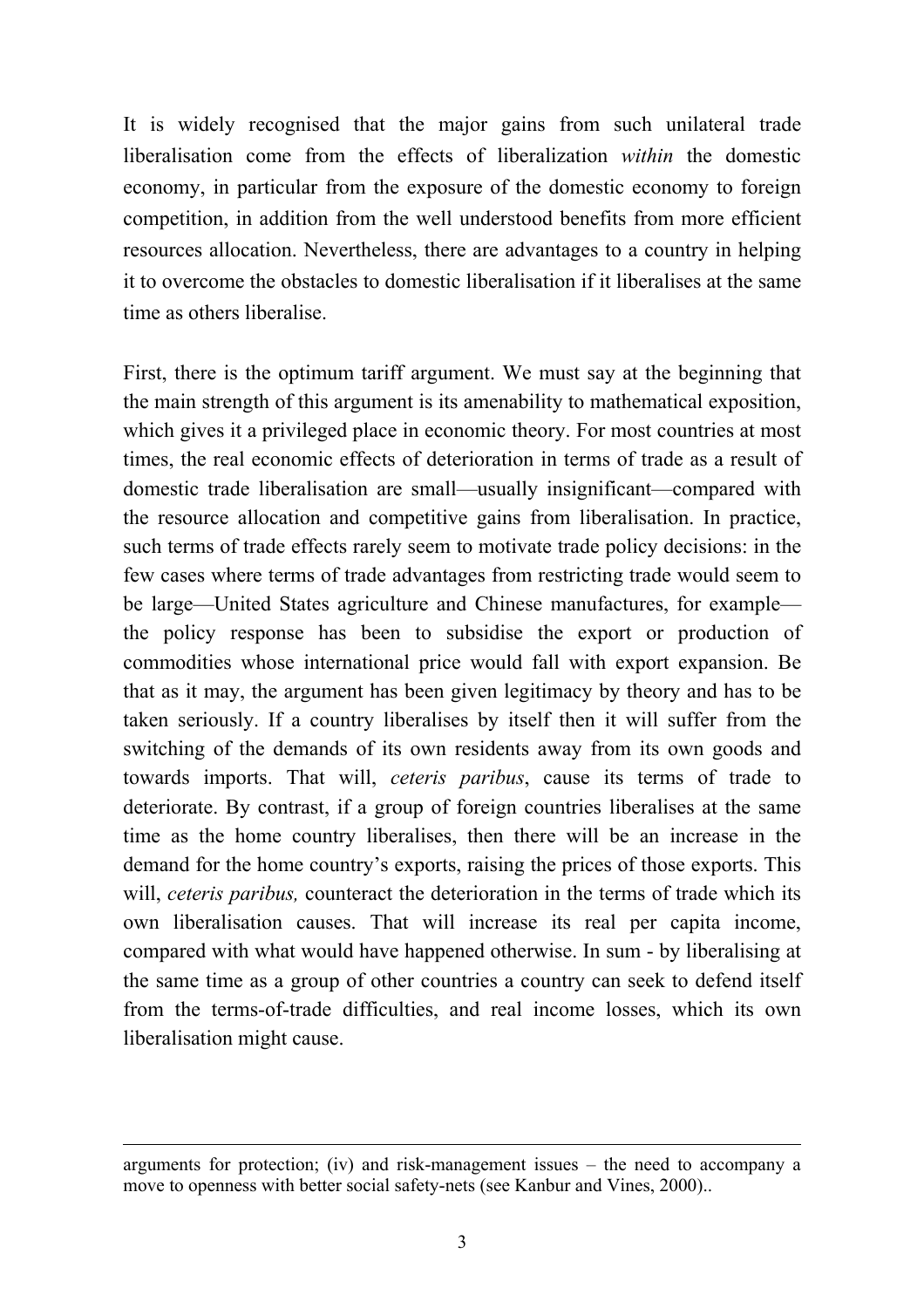Second, and we think more substantially important, the prospect and better still the contemporary reality of liberalization by others abroad—especially if they are important regional trading partners-- can be used as a bargaining chip by trade-policy officials, and politicians, as they embark on the task of persuading protectionists at home to allow liberalisation. That is to say, participation in international discussions, and negotiations, about trade liberalization can be used as an argument at home in support of liberalisation. This was a powerful influence as virtually all Western Pacific economies embarked on far-reaching unilateral liberalisation in the high tide of internationally-oriented growth in East Asia, from the mid-eighties to the eve of the Asian financial crisis in 1997.

These two ideas, particularly the second, lay behind the strategy of "Open Regionalism", from the mid 1980s to the mid of the 1990s, in the Asia Pacific Region of the world. (See Garnaut, 1996; Drysdale, House and Vines, 1998.)

### **2.2 Open Regionalism as a Strategy**

Open Regionalism was initiated as a strategy by Bob Hawke, then Prime Minister of Australia, in a speech in Bangkok in 1983, and used explicitly to launch the idea of Asia Pacific Economic Cooperation (APEC) in a speech in Seoul in 1989. His proposal to move in this way was a response to the difficulties which were then being experienced in launching and then making progress in what had become by 1989 the Uruguay Round of trade negotiations, in much the same way as difficulties are currently tying up the Doha round. (That round did not reach completion until 1993.) Australia's initiative – quickly followed by moves by other countries in the Asia Pacific region - led to the creation of the APEC (Asia Pacific Economic Cooperation) process. This embodied a new approach to trade policy amongst a growing grouping of countries in that part of the world.

In the Asia-Pacific, liberalising, "open region", a group of countries sought to liberalise trade collectively. That is, they sought to reduce restrictions on *all*  imports, on an MFN basis, whether or not those imports came from within the region or not. The process is best described as "concerted unilateral liberalisation" – which became the term used to describe what was happening within APEC.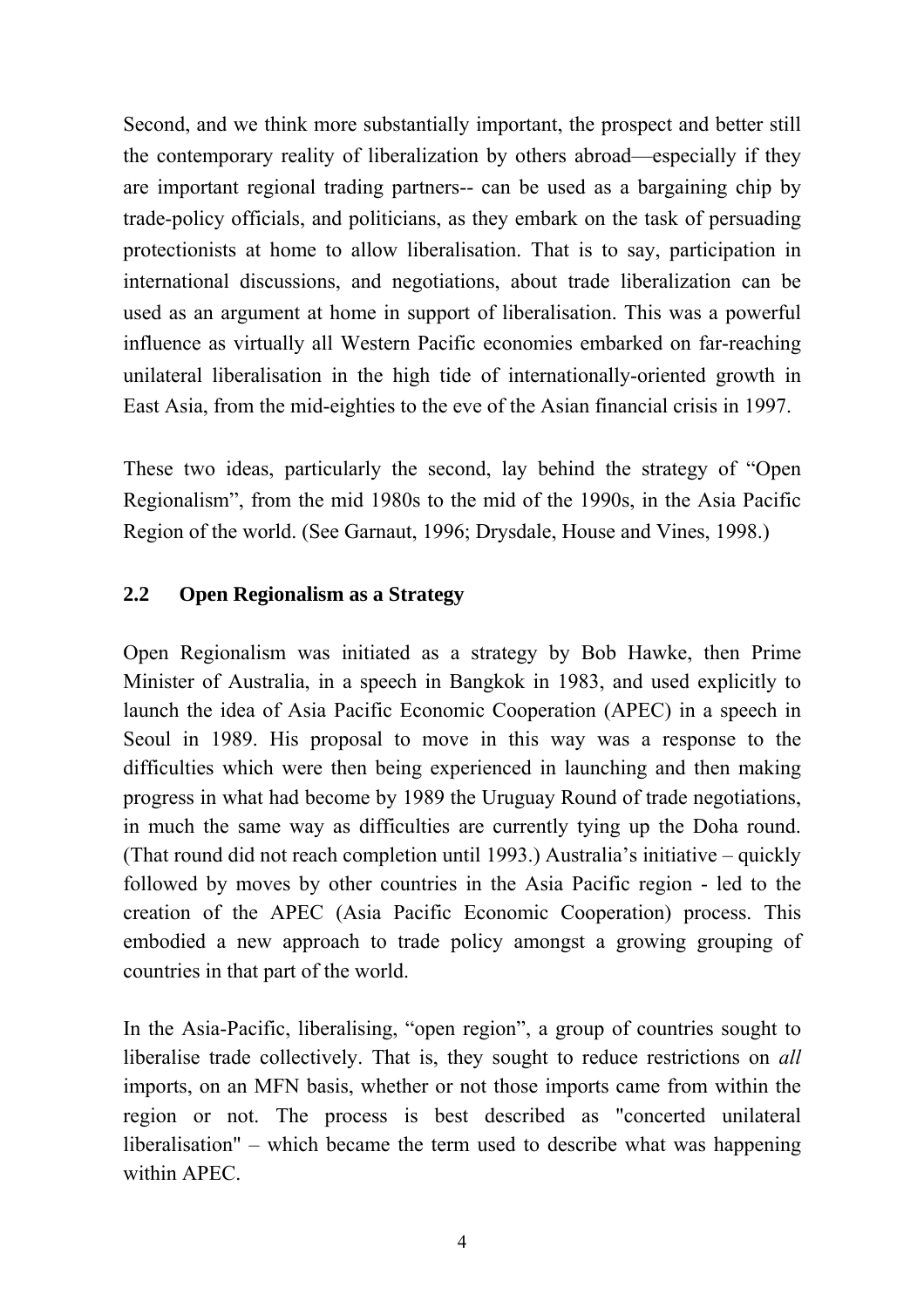It is true that there are internal collective-action difficulties in the face of such liberalisation. In such a process, there is no *explicit* guarantee that demand for a country's exports will increase, at the same time as the country shifts its own domestic demand towards imports. This is because the trade liberalisations are all happening separately and are only loosely coordinated. There is also in this process no *explicit* quid pro quo which officials in a liberalising country can "offer up" to domestic protectionist interests, in seeking to convince those interests that liberalisation is desirable - or at least acceptable. Nevertheless, if a large enough group of countries liberalise together, in a large enough "open region", then increased demand for a country's exports, coming from the liberalisation in other countries, is likely to compensate the country for the switching of domestic demand away from home goods and towards imports which happens as the country itself liberalises. And it will be possible to persuade domestic protectionsts that this is likely to happen. During the widespread Western Pacific liberalisations from the mid-1980s, the sheer facts of trade expansion throughout the region provided powerful arguments of this kind.

In the decade prior to the Asian financial crisis, such "concerted unilateral liberalisation" created a momentum of liberalisation right across the Western Pacific each of China, Thailand, Indonesia, the Philippines, Malaysia, Australia and New Zealand embarked on major unilateral liberalisations, far beyond anything that was done in the Uruguay Round. Northeast Asian countries - Japan, Korea and Taiwan - implemented substantial unilateral liberalisations in manufactures, but needed the Uruguay Round for the largest (but not all) of their steps in agriculture. Hong Kong and Singapore did not do very much during this period, but these countries were already the most free trade places on earth at the beginning of the period.

The culminating moment of the APEC push in this direction was the Bogar Declaration of 1995, in which the member countries of the APEC process pledged to collectively seek free trade amongst themselves by 2010 (for its developed country members) and 2020 (for developing countries).

Nevertheless the meeting in Bogor was also a case of (as the Chinese say), "same bed, different dreams".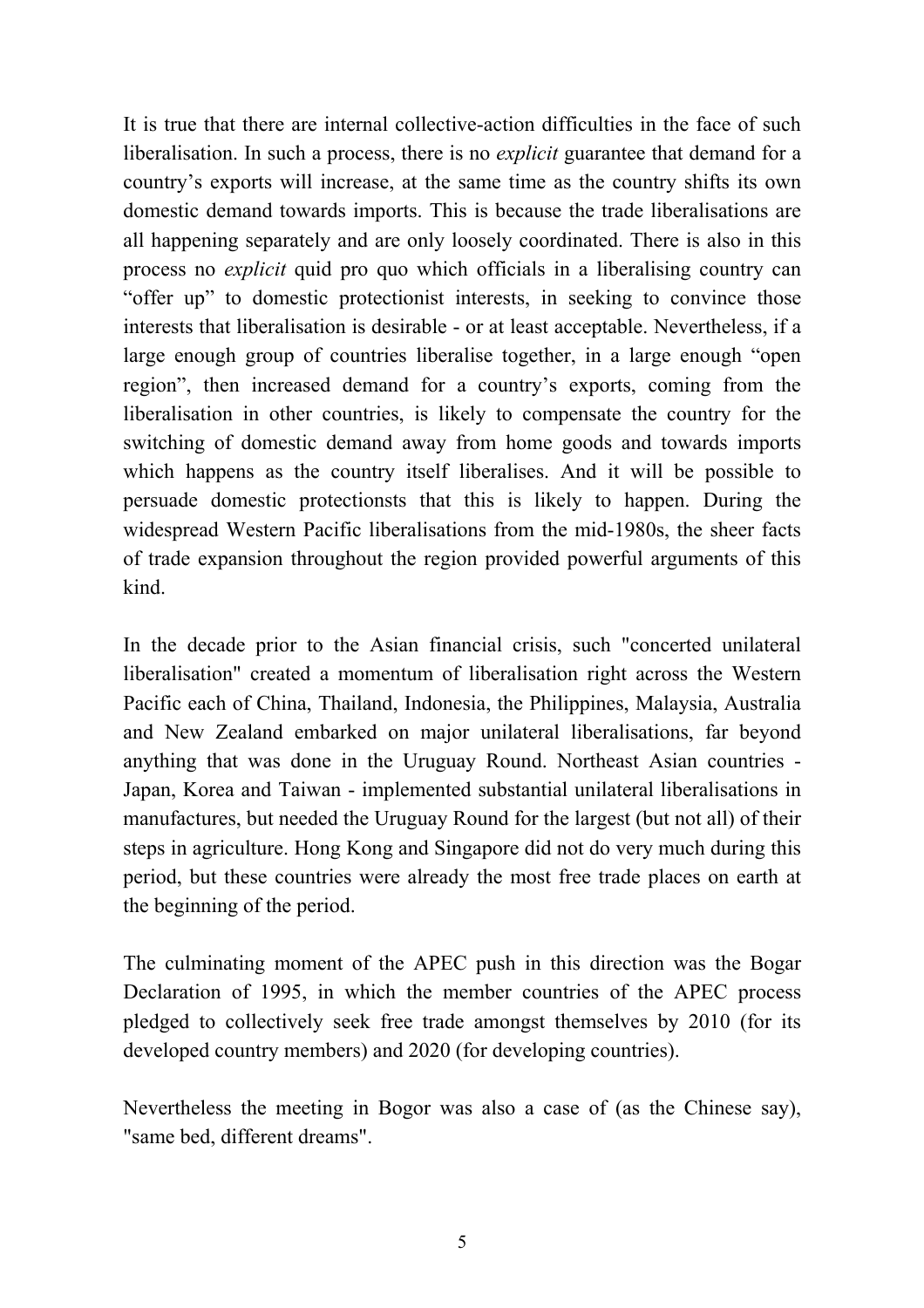Most Western Pacific countries at the Bogor meeting believed that what had been agreed upon was an open-regionalism process of trade liberalisation, along the lines of that described above. In subsequent APEC meetings in 1996 (in Osaka and Manila, 1996) it was agreed that moving towards an FTA, with discrimination against outsiders, was *not* what APEC would do, and that the way forward really was "open regionalism". (See Garnaut, 1996).

But those at the Bogor meeting from North America did not share this vision. Led by Fred Berstgen, they had in mind a plan for a conventional FTA. The US and its North American neighbours thus began to set out on a path of accelerated interest in bilateral discriminatory arrangements. This was – after all - the time that NAFTA was being consolidated.

It is worth setting out the reasons for this difference of view.

# **2.3 The undermining of Open Regionalism by the US**

First, already under the influence of the creation of NAFTA, many from the US held the view that bloc formation really was important as a way of leveraging trade liberalisation in foreign countries; they were keen to encourage others to join them in benefiting from this, both because it "would be good for them", and also to force the opening of foreign markets to American goods in a way not possible in the unstructured, and MFN, process of open regionalism. At the same time they tended to discount the trade diversion to which bloc formation would lead.<sup>[2](#page-5-0)</sup>

Second, the strategy of open regionalism is vulnerable to a free rider problem.<sup>[3](#page-5-1)</sup> Countries outside the liberalising group get access to the markets of liberalising

<span id="page-5-1"></span>3

<span id="page-5-0"></span> $\overline{a}$ 2 We are grateful to Ann Krueger for insisting to us, in discussion, that this view was part of what was driving thinking about this in the US at the time, and that it was a view held by William Brock, the US Trade Representative from 1981 to 1985. We take what Anne Krueger has said to us as evidence of her willingness to attribute good will to those on the other side of a discussion from her. She was already sceptical about benefit of FTAs, describing some of the arguments presented in this paper in her own early paper on rules of origin (Krishna and Krueger, 1995). At the meeting in Manchester at which this paper was initially presented, she described to those present how the caution about FTAs, expressed in that paper of hers, was ridiculed in the US academic and policy community at the time.

See Sinclair and Vines (2006)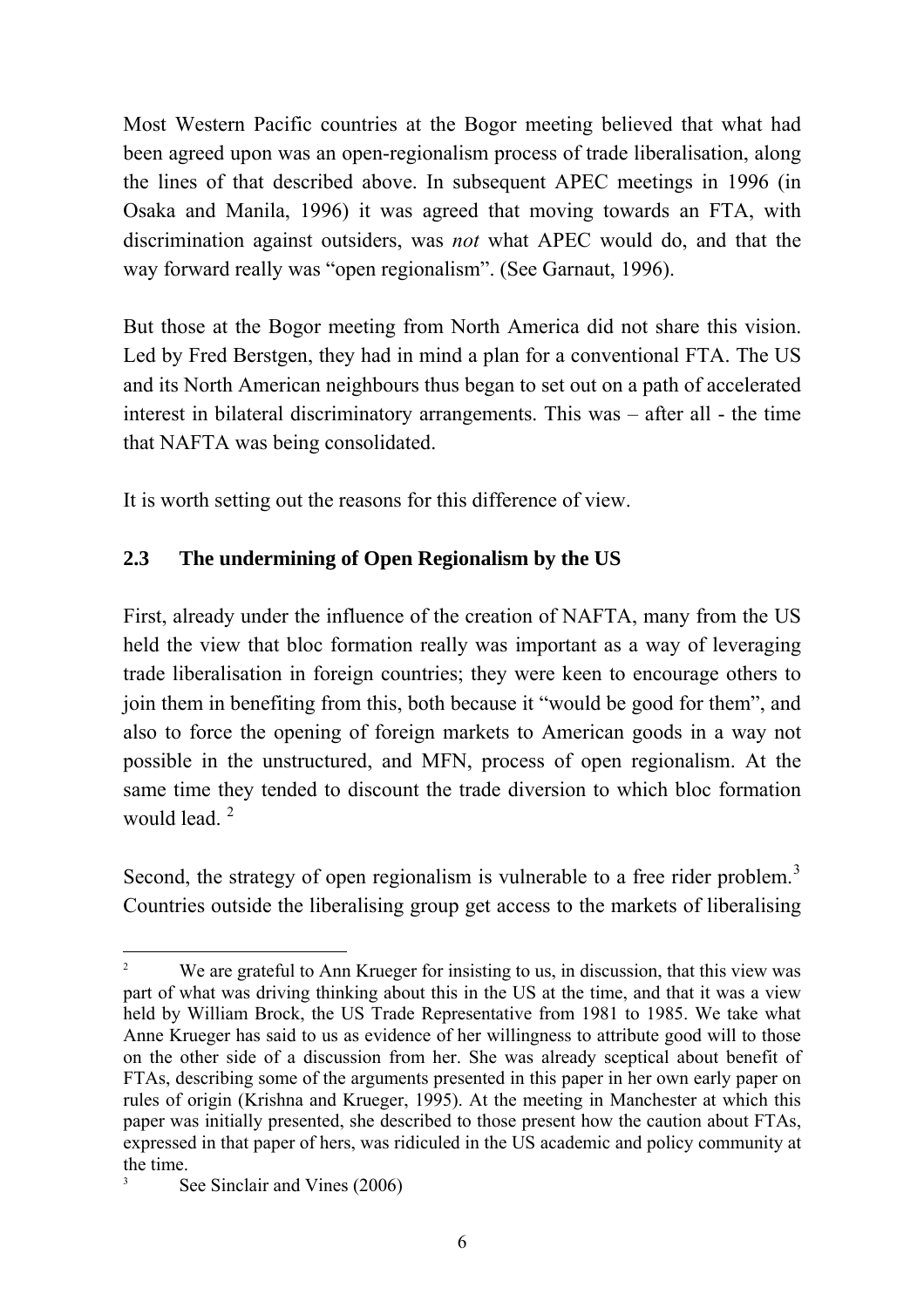countries, without offering any liberalisation themselves in return. For a country outside a process of open regionalism, staying outside may be the best thing that it can do - from the point of view of narrow political calculation (as distinct from the real economic interests of the country.) It should simply hold out – rather than joining the countries in the liberalising region and liberalising itself.

The US players, particular Bergsten, were deeply aware of this free-rider problem. In Bergsten (1997), a paper published soon after the Bogor meeting, a theory of "Open Regionalism" is presented, which is not "open" at all. "Why should we collaborate in a process of market opening in Asia which gives the *French* extra access to our markets?" Bergsten, and others in the US policymaking process in the mid 1990s, whilst claiming to liberalise and to promote "free trade", also aimed to remain sufficiently protectionist that they would have something to use "against the French" (we speak metaphorically) if "the French" did not somehow offer something in return. Indeed one can see the reasons for this position. The US, with its hegemonic power, and its unequalled influence, through the exercise of this power on the policies of others, may have had legitimate concern that its own participation in "concerted unilateral liberalization" with one set of countries would reduce its influence in seeking reductions in protection in others.

For some years before and after the Bogor meeting there was a degree of compromise between the two positions. As already noted, concerted unilateral liberalisation made considerable progress within the western Pacific until 1997. Nevertheless, countries which were unilaterally liberalising chose to do so mainly in industries in which the increase in imports that resulted from the liberalisation would be disproportionately concentrated on exports from countries within the region. This made it possible to argue – on the one hand that the region really was practicing "open regionalism", but that – on the other hand - that any final move free trade in 2010, or 2020, would be contingent on moves towards greater openness in the rest of the world.

One of us, in a paper written more than ten years ago, a year *before* the Bogor conference (Vines, 1994) provided an extended discussion of the difficulties involved in this compromise and the need there would be, in the end to make a choice. Given the importance of the US in the region, it was always the intention of the key players in the region to involve the US in any region-wide trade-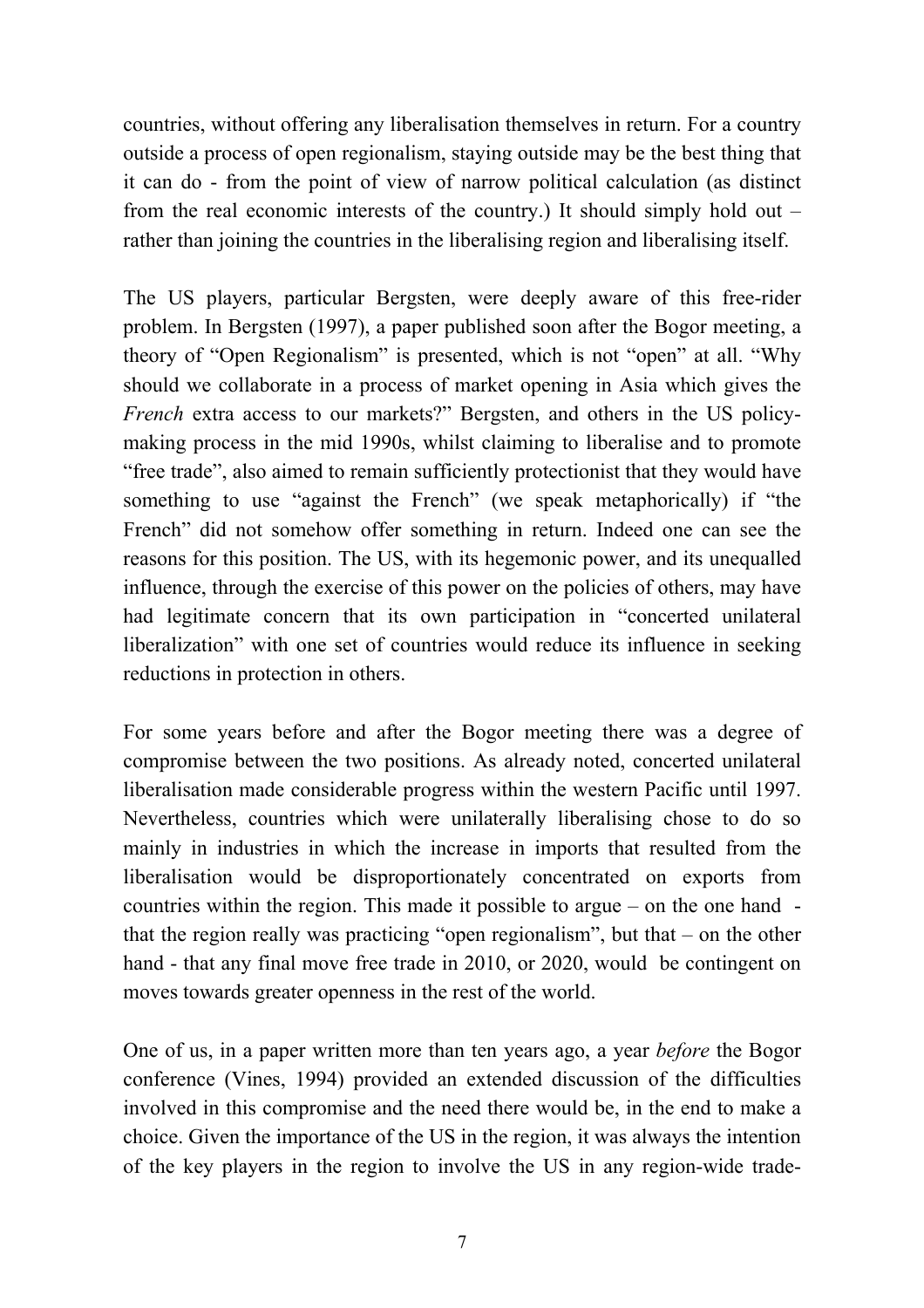liberalisation strategy. And in the era of greater doubt about economic openness, in the immediate aftermath of the Asian financial crisis, the position of United States, and the example which it gave, became more influential. This eventually meant that the US had the power to determine the future of open regionalism as a regional strategy.

The US moved decisively to kill this strategy at the turn of the century.

# **3 The Move to FTAs – led by the US**

The *need* to do something of course about supra-national trade liberalisation became even more urgent with the failure of the WTO summit at Seattle in 1999. And the *wish* to do something about this, in a way which the US would *lead*, was propelled by the election of a new Administration in the US in 2000. Immediately after the election, the US moved decisively away from APEC, in the direction of FTA-creation. The consequence was immediate. Since late 2000, the proliferation of conventional, discriminatory "Free Trade Areas" has been the main trade policy game throughout the Asia Pacific region, led by the US.

# **3.1 The FTA Move and the Imposition of Free Riding**

Since 2001 the new US administration has set out itself to create bilateral and regional, "free trade areas" with partner countries (FTAs); i.e. trade blocs which are discriminatory. In such blocs, trade is liberalised within the bloc, but trade is not liberalised with those outside. Of course the US had experience of going this way in the face of difficulties in the earlier Uruguay round of trade negotiations. NAFTA was created with Canada and Mexico, at the same time as the APEC process was created in Asia, in response to those difficulties.<sup>[4](#page-7-0)</sup> Moves in this direction in the past five years have been important. A discriminatory FTA was established early-on between the US and Singapore. And such an FTA was also signed last year between the US and Australia. That country has now abandoned its enthusiasm for "open regionalism", something which was important for the

<span id="page-7-0"></span> $\frac{1}{4}$  NATFA was also, importantly, a response to the problem of how to stem the flow of Mexican immigrants into the US – it enabled people to stay in Mexico but enabled Mexican exports produced by them to more easily enter the US market.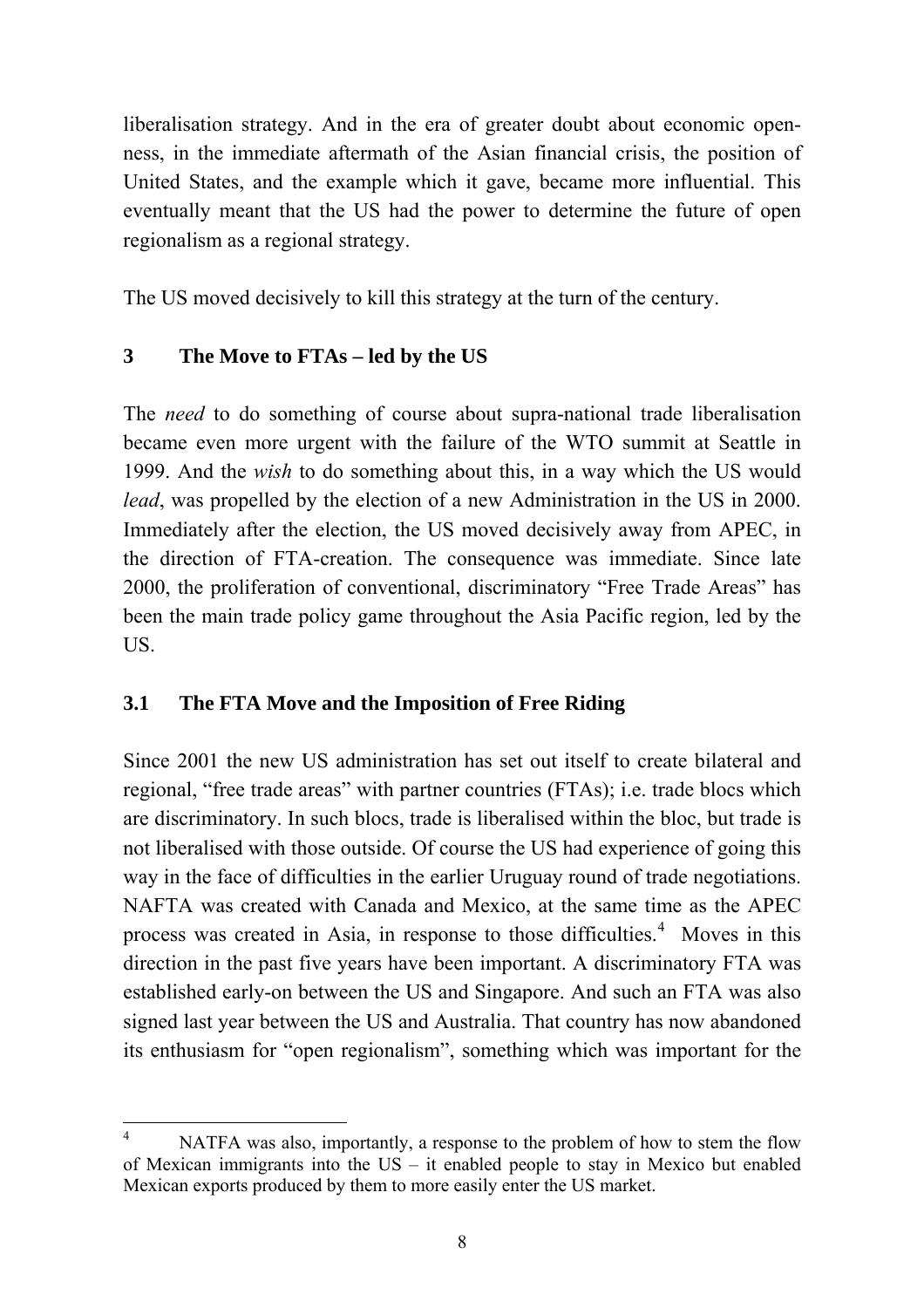energy underlying APEC long beyond its initial foundation and well into the middle 1990s.

One can also describe such moves as imposing free riding on the rest of the world. This is because, as is well understood, the creation of FTAs leads to trade diversion as well as trade creation. One might imagine the US and its partners saying the following.

"Of course a WTO deal is important. But such deals are difficult to bring about. And meanwhile we will fix something for ourselves, pursuing trade liberalisation with our friends through the formation of FTAs with these friends, in search of the 'trade creation' which such an FTA can bring. Of course, such an approach does lead to trade diversion, but, well, too bad, this is the best that we can do in the circumstances."

It is widely believed that, when *one* such bloc is formed, the effects *on the welfare of the members of the bloc,* of the creation of that bloc *alone* are positive. Thus it is widely believed that, for the participants, the effects on welfare of the trade creation to which NAFTA has led has dominated the effects on welfare of the trade diversion to which it has also led. This view largely comes, we believe, from the experience of the European Union, in which trade creation has been very substantial. But the EU has undoubtedly also caused trade diversion. And there are other examples of such diversion, such as the fact that imports of textiles from Mexico have displaced those from China into the US, and that Canada's trade with the Asian countries has grown much less rapidly than it might have been expected to grow, and certainly much less rapidly than Australia's trade with the Asian region has grown. Nevertheless the US view has been that – for both itself and other members of the blocs that it creates - the creation of these blocs is a good step forward.

The US has sought to make a further *systemic* argument – that the creation of such blocs is a useful stepping stone towards more trade liberalisation at the global level. Famously, the Special Trade Representative in the first Bush administration, Bob Zoellick, argued that such small-group FTAs provide an "alternative route" to more liberal global trade to the one provided by the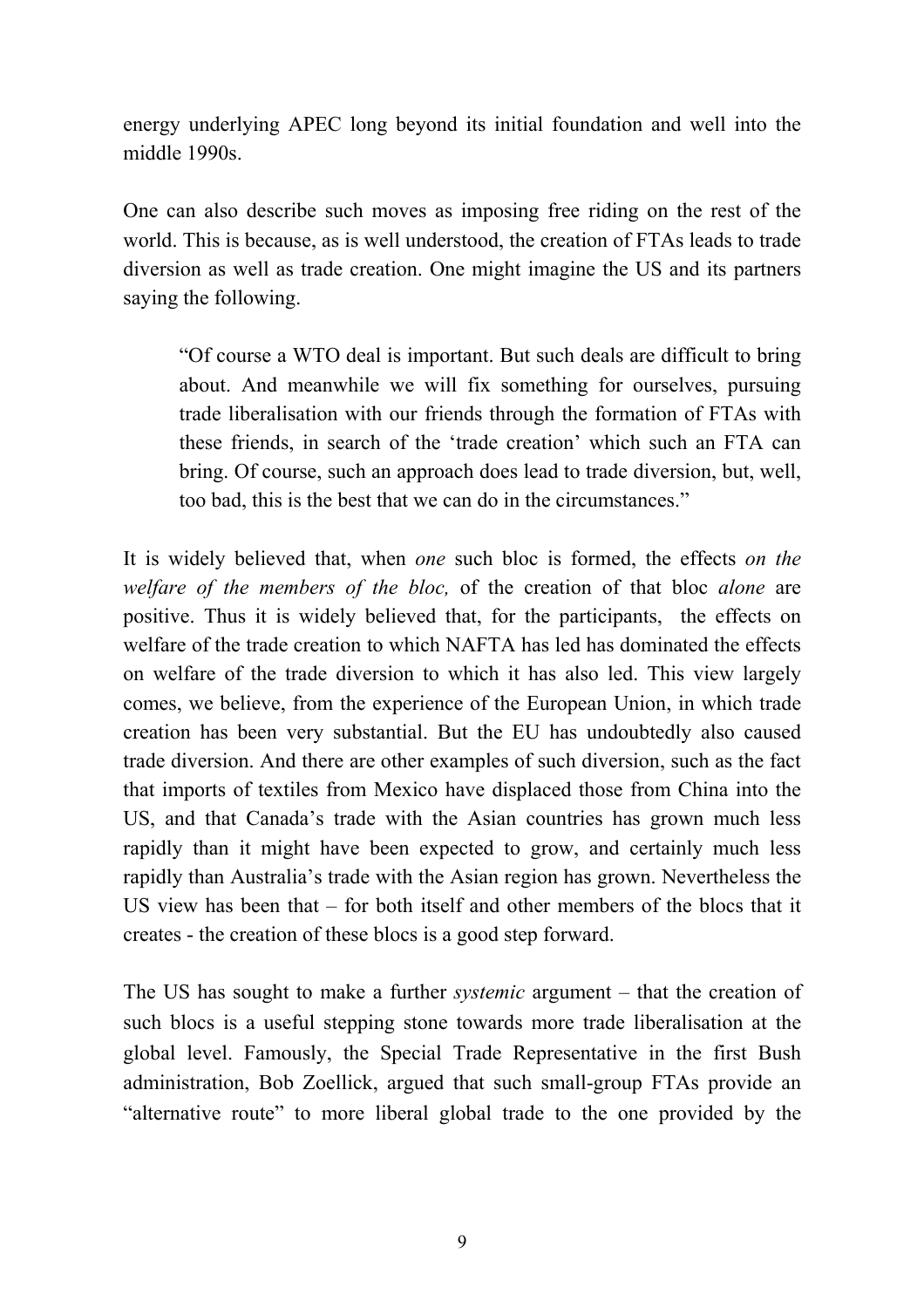complex unsatisfactory global negotiations at the  $WTO<sup>5</sup>$  $WTO<sup>5</sup>$  $WTO<sup>5</sup>$ . The formation of such blocs appears to offer a path to liberalisation with a much shorter timetable. Potential partners with the US, for example Australia, have seen this apparently speedier route to trade creation as attractive. More than this, it appears to the US that progress on the "Singapore issues" (in particular intellectual property, investment, and government procurement) can be reached faster in such bilateral negotiations than it could globally. (See below for a discussion of aspects of this issue in the case of the US-Australia FTA.) And, finally, it has been argued that such preferential moves help to create, globally, a process of "competitive liberalisation", in which countries seek to emulate each other's pursuit of the benefits of liberalisation. Overall, there has been much pressure from the US for selected countries to form FTAs with the US, coupled with assertions by the US that such moves could act as "stepping stones" to globally freer trade.

## **3.2 Difficulties with this Kind of Free Riding**

In fact, this free riding has turned out to be quite difficult to organise – "the best that we can do with our friends in the circumstances" has turned out to be not very good. There is an important analytical reason for this: when one is playing the game of non-unilateral trade liberalisation, all free riding must be done *in teams* of at least two players. In the face of *differences of objectives amongst potential free riders*, free riding, of a kind which is Pareto-improving for all of the free riders, turns out to be difficult to arrange. These are four aspects to this.

First, as already noted, bilateral FTAs in their nature contain welfare-destroying trade diversion as well as welfare-enhancing trade creation. The political economy of the policy-making process tends to push these blocs towards trade diversion and away from trade creation. This is because the trade creation brought about by an FTAs has its costs for the producers for the home market, the demand for whose products is reduced by the increase in imports which happens when the bloc is created; the political economy of the policy-making process tends to emphasise these costs. As a result, those seeking to establish FTAs tend to avoid establishing blocs with partners that would lead to high levels of trade creation. An example is the avoidance by Japan of a Japan-US

<span id="page-9-0"></span> $\frac{1}{5}$  Anne Krueger has saying to us that she believes that this belief has been part of the views of those in the US favour of FTAs, since long before the election in 2000.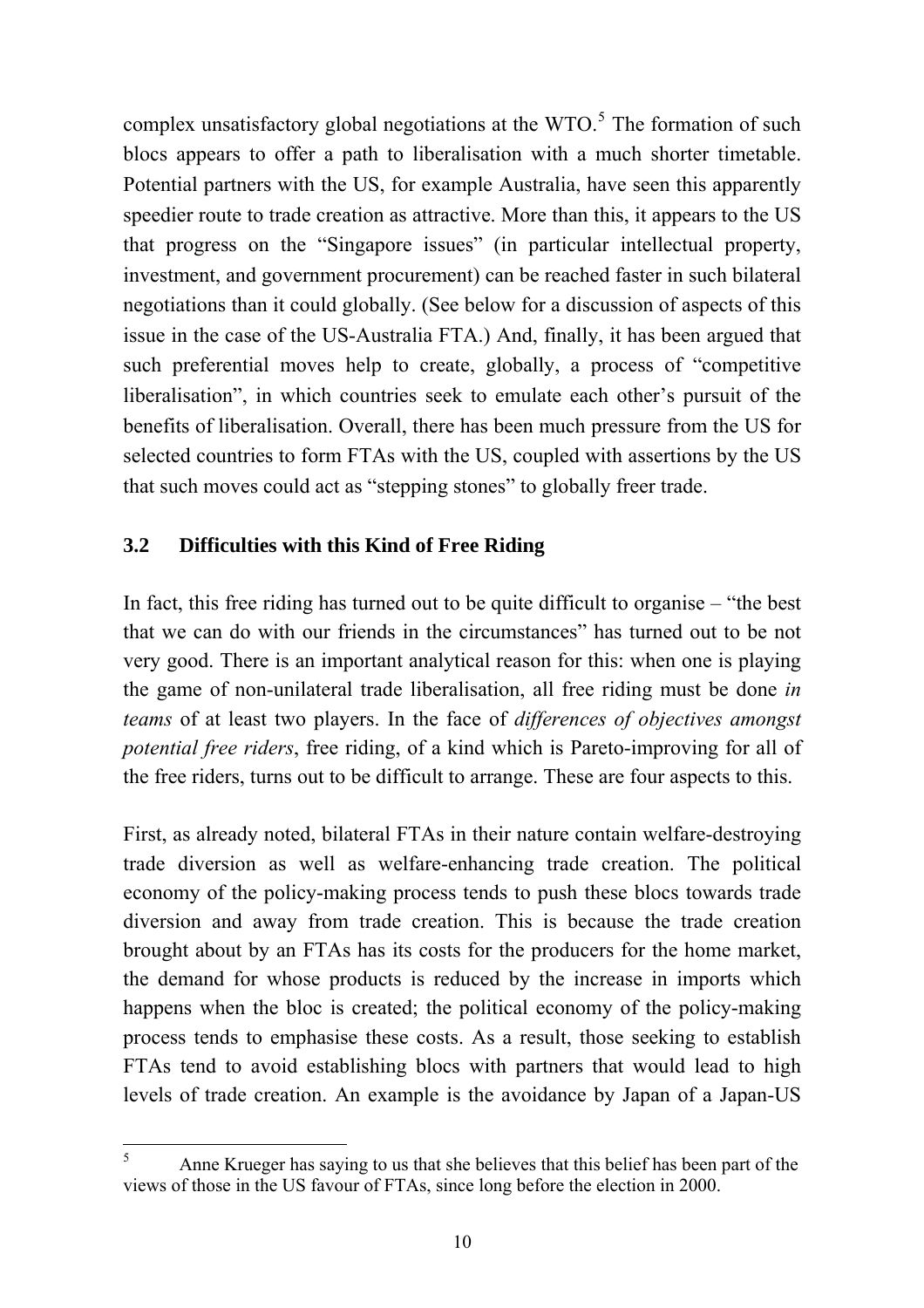FTA, or a Japan-Australia FTA, because of the difficulties to do with agriculture. In addition, they also seek to make exceptions for sectors which would involve high levels of trade creation. An example of this is the complete exclusion of sugar and the gradualism to the point of imperceptibility in other major agricultural products in the US-Australia FTA, and in US indications of acceptable limits in any FTA with Brazil. None of the established or mooted FTAs have considered reductions in agricultural subsidies as a part of the agreement. Also some market opening decisions are harder to take in a bilateral context than in a multilateral one. Thus difficulties over access to American agricultural markets in the setting up of the Australia-US FTA might have been easier to deal with if, say, European pressure and reciprocal offers could have been brought to bear during the negotiations. By contrast with all of this, there is no domestic lobby whose role in the political economy of the policy-making process is to emphasise the costs to the members of the bloc coming from trade diversion. Thus, on balance, the political process pushes bloc creation in the direction of trade diversion.

Second, the creation of small-group FTAs in fact mainly has negative affects on the political-economy for subsequent multilateral liberalisation. This happens for an important political economy reason. Those benefiting from the trade diversion will of course be threatened by further multilateral trade liberalisation – precisely because they are inefficient suppliers of these goods compared with the most efficient suppliers in the rest of the world. They will thus resist the erosion of their regional preferences which would happen with multilateral WTO liberalisation. It has been suggested that Mexico may have been influenced by such considerations in Cancun. Those developing countries with preferences in Europe, particularly countries in Africa, have always sought to resist the multilateral liberalisation of European agricultural trade. Fiji and other South Pacific countries have asked for compensation for the effects of unilateral liberalization on their margins of preference in the Australian market.

Third, the rules of origin that are required to protect the preferential privileges in an FTA are themselves a source of distortion and economic loss. For this reason, even a complete matrix of bilateral FTAs, with wires of spaghetti joining every country with every potential trading partner, would not produce welfare effects that were in any way comparable to multilateral free trade. Transactions costs in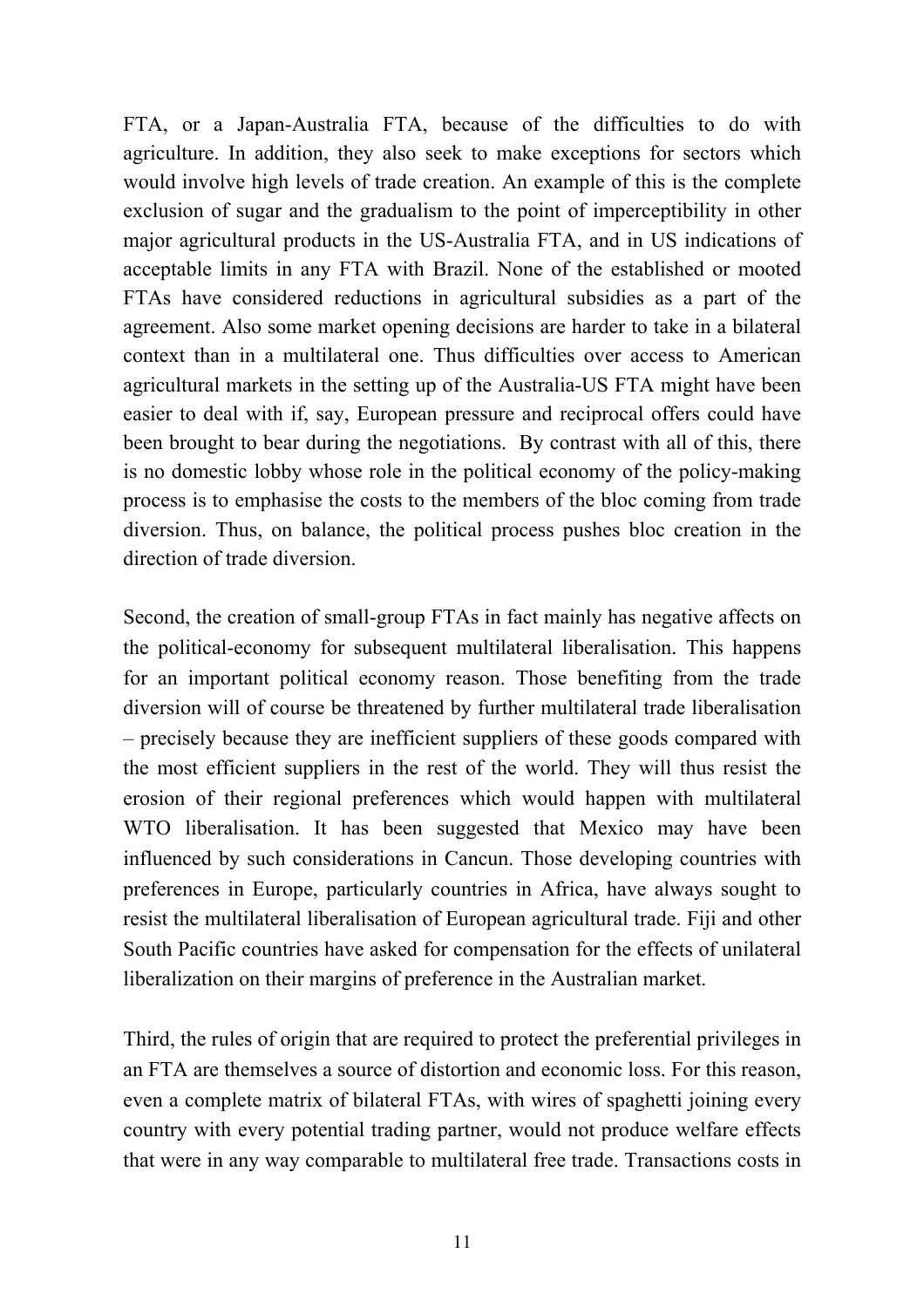international trade and investment would be very much higher, and trade in final goods and intermediate goods would be distorted into sub-optimal patterns by arbitrary incentives created by these rules of origin. Of course, industries supported by rules of origin add to the pressures against further liberalisation described in the previous paragraph.

Finally, it appears that in the US today views access to the US market as a benefit which should be granted only to supporters of US foreign policy on whatever are the big issues of the times. Such an approach politicises moves towards further trade liberalization, and introduces a risk that political and cultural divisions will be exacerbated and entrenched.<sup>[6](#page-11-0)</sup>

# **3.4 The Australian Example**

The Australian case makes clear how hard it is for countries forming an FTA with the US to get a good deal. There are three points to make about that FTA

(i) Some primary commodity sectors have been left out because of protectionist pressure in the US. Australia was simply told "no sugar exemption, no deal", and the liberalisation of US imports of beef from Australia has been stretched over eighteen years after the signing of the deal. The limited agricultural liberalisation is subject to reversal if trade grows more rapidly than tightly defined maximum limits.

(ii) It has become apparent that what is most important for the US in this deal is not really "more and freer trade" but instead the inflicting on Australia - and through this example eventually on others - of an economically indefensible extension of the protection of US monopoly power over intellectual property, particularly in the drugs, film and publishing industries. There is already significant upward pressure on price of drugs in Australia, as a result of the agreement. It has been said to one of us (Vines) that the most important thing for the US about the Australian deal was to give it practice in extracting monopoly rents on drugs, so that it could get ready for trying to do this in Canada.

<span id="page-11-0"></span>6

It is possible to read Kissinger (2001) this way.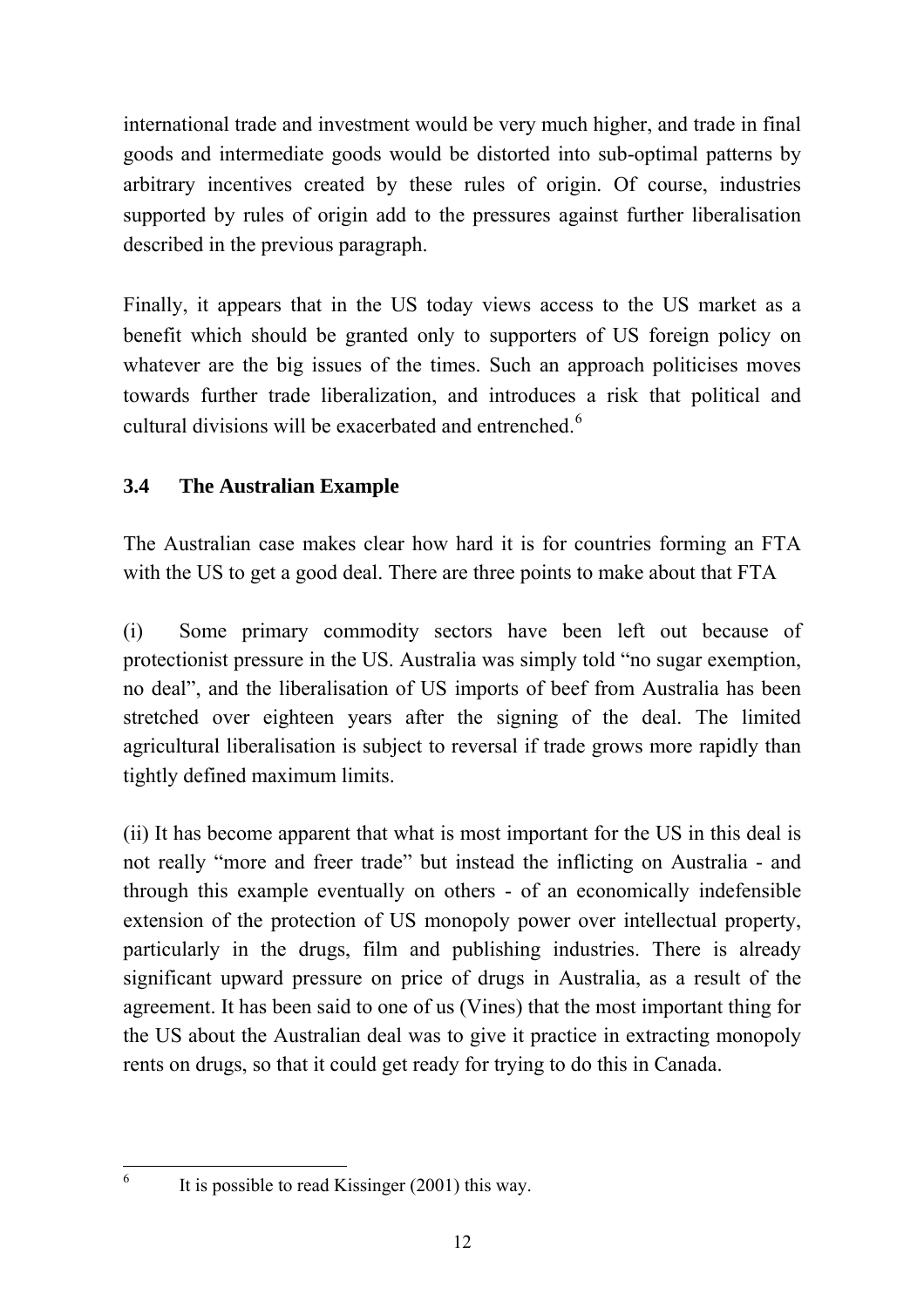(iii) As if that is not enough, the rules of origin in the US-Australia deal have been written in a way which in practice discriminates against Australia. Take cars. The very inefficient car industry in Australia of 20 years ago (too many producers serving a small protected market very inefficiently) has recently been transformed into a quite efficient export processing zone, taking a lot of components from abroad and turning them into cars in a moderately high tech way. Since Australia is small economy, a quite high proportion, call it  $\alpha$ , of the components for these Australian-made cars must necessarily come from abroad. The rules of origin on cars in the Australia-US FTA deal have been written so that to get into US tariff free, cars from Australia must have had a proportion (1-  $\alpha + \varepsilon$ ) of their value added in Australia or the US. Thus car production in Australia cannot benefit from the creation of the FTA. The rules-of-origin document associated with this agreement is immensely long and complex, modelled on the NAFTA rules of origin, which themselves emerged from the protectionist processes of US politics. A sceptical reader might wonder whether it is so longer precisely so as to choose the appropriate  $(1 - \alpha + \epsilon)$  for each industry, in the way described above. Of course since the US is large, many more components of US manufactures are themselves produced in the US. So Australia cannot play this game in reverse. This is one reason why political enthusiasts in Australia for the US-FTA prior to its coming into effect (but not the practitioners of economic analysis) are surprised to find that Australian exports to the US have not increased at all. In fact they have shrunk, in *nominal* terms, since the commencement of the FTA, at a time of considerable growth in US imports from the world as a whole.

### **3. 5 Difficulties for the US**

For the US, "pursuing trade liberalisation with our friends", has thus turned out to be rather difficult. This is partly because the US negotiates in the way it has negotiated when forming the US-Australia FTA. That is, protectionist groups in the US have made it almost impossible for the US to offer enough to make anyone want to join an FTA with the US. This seems to be why the Free-Tradein-the-Americas initiative has largely collapsed.

#### **4 Systemic Risks – FTA Creation as a Prisoners' Dilemma Game**

We have just reviewed the difficulties facing the US, and its friends, in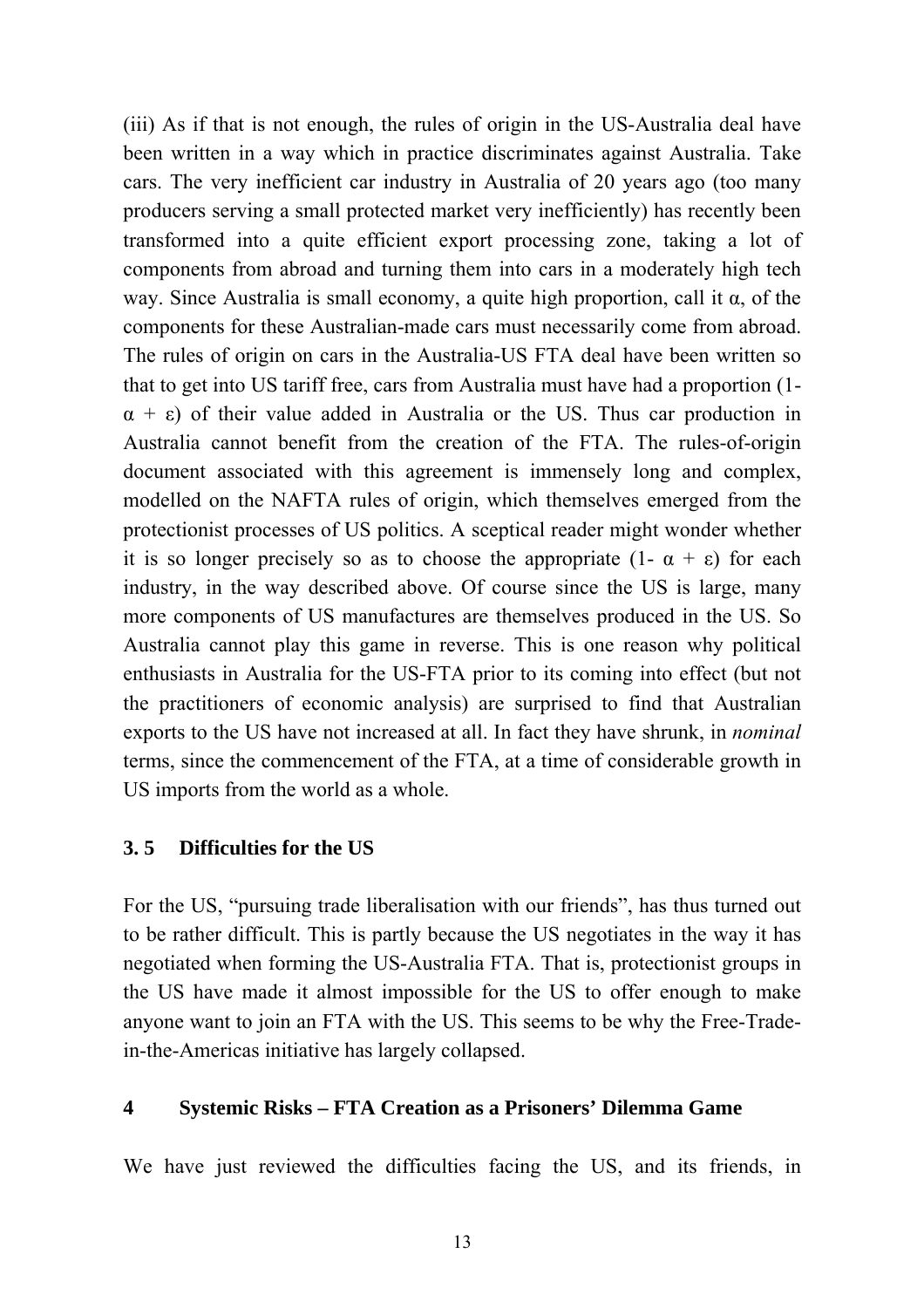organising free riding so that it is beneficial to them, when, on their own, they try to form FTAs. But these are as of nothing compared with the systemic problems which arise when others start to copy the behaviour of the US.

The advocacy of FTAs, and actions, by the current US administration since early 2001 has generated just such a response in East Asia. That pressure has reinforced tendencies which had already been set in train in East Asia successively by the effects of trade diversion in NAFTA, by political incoherence in Southeast Asia following the financial crises of 1997-8, and by the failure of the Seattle Ministerial Meeting of the WTO in 1999. The outcome has been the transformation of East Asian policy attitudes. East Asia was – as described above – the region of the world which, in the 1990s was the region of the world most committed to even-handed multilateralism. Within a couple of years it has become the locus of the most intensive discussion of discriminatory arrangements. The failure at Cancun added momentum to this rush into FTAs in the East Asian region.

## **4.1 The Prisoner's Dilemma Argument**

It is first of all worth thinking conceptually about what happens when not one, but many, regions of the world start promoting FTAs. It was Krugman (1991) who, we believe, first analysed what happens if all regions of the world seek to form blocs. This form of analysis enables us to go beyond the arguments in Section 3, which considered only the formation of a single bloc in one region of the world, holding the behaviour in all of the rest of the world constant. We now consider the systemic consequences of what happens when lots of regions do this.

Krugman set the whole story up as a bloc formation game. Famously Krugman obtained the result that welfare actually *falls* as the number of blocs falls. He showed that welfare kept on falling, as the number of blocs falls, all the way down to three blocs. This was eerily like the 3 bloc world of Europe, NAFTA, and APEC, that seemed to some to be forming as Krugman wrote. Some parameter choices of Krugman's model even suggested that welfare might be lowest when there were just two blocs left. This extreme result was very striking, since – of course – if those two blocs were turned into one there would at last be global free trade and the best outcome possible.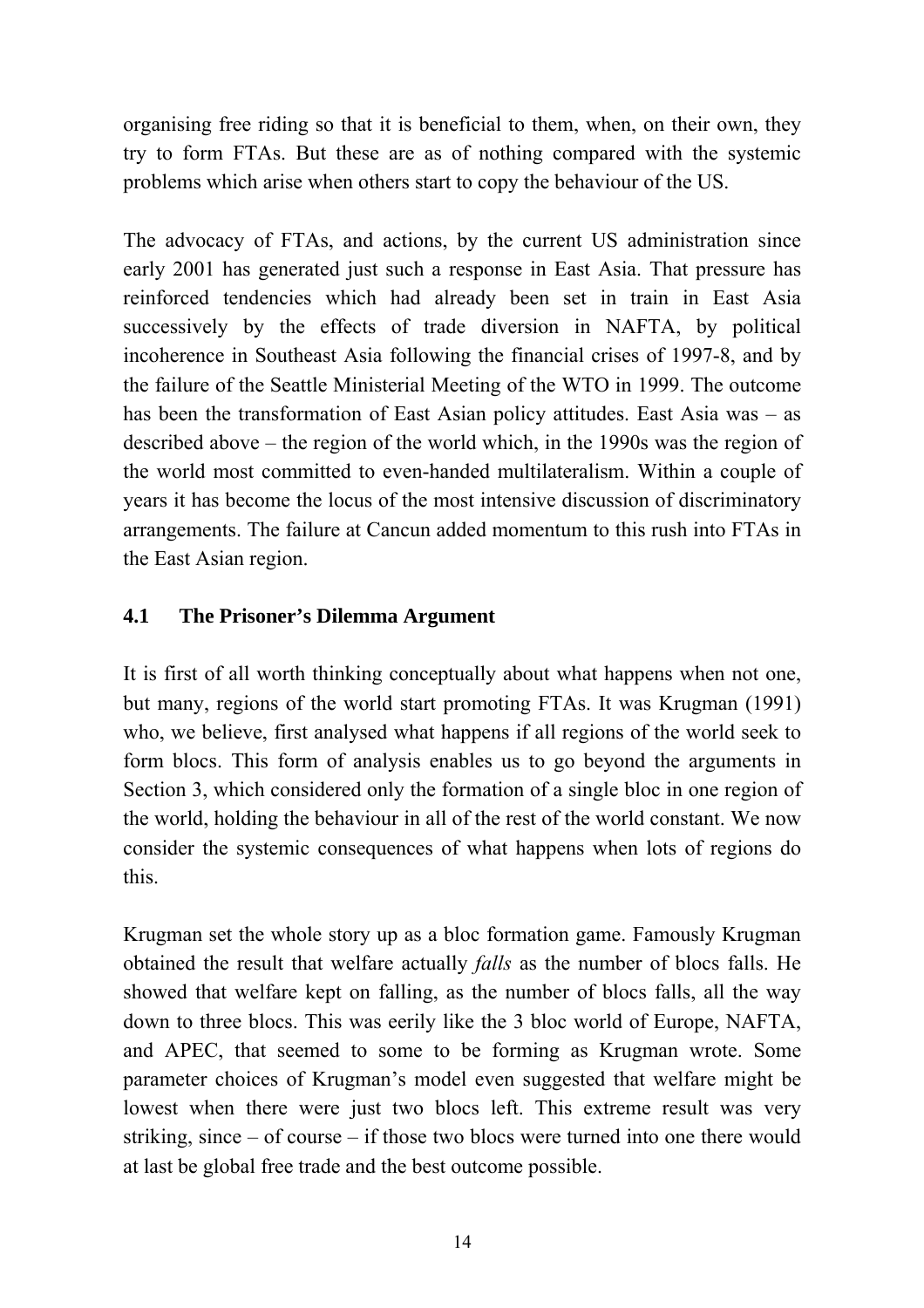Krugman's result is important. It is worth presenting his argument in a little detail, since, famous though his result was, he never explained it properly and as a consequence his finding was extensively criticised. In our view this criticism is quite erroneous.

Krugman imagined a world in which initially there are many separate countries, say *n,* each with a positive Nash optimal tariff. These tariffs are not zero, because the *n* countries are assumed to produce differentiated goods. Some people have immediately argued that this assumption makes Krugman's model inappropriate, since most countries are so small that they do not have enough market power for their Nash optimal tariff to be much different from zero. But Krugman's argument is perfectly capable of being recast so that the initial positive Nash optional tariffs arise not from such market power. They might arise instead for political economy reasons; because those determining trade policy set tariffs above zero because they wish to reward those producers who compete with imports.

Krugman describes a sequential game in which this *n* country world is first aggregated first into *n/2* regions, each consisting of two countries, and then into *n/4* regions each of 4 countries, and then into *n/8* regions, each of 8 countries, etc, etc. Krugman's model is such that, at every stage of this bloc-formation game, all countries in any *individual* group of countries that is proposing to form a bloc will, as their own bloc is formed, (i) gain from trade creation and (ii) also experience costs from trade diversion. In his model it is the case that, for those considering forming the bloc, the effects from (i) dominate the costs from (ii), when considering the formation of their own bloc. By contrast the rest of the world would lose from the trade diversion, as the result of the formation of this one bloc. Krugman's very striking result is that, when all countries form such blocs simultaneously, it is the case that, for any one country, the effects of trade diversion imposed on it by the formation of all the other blocs *outweigh* the benefits of trade creation that it gets from the formation of its own bloc. The payoffs of this game, said Krugman, thus really do have a prisoner's dilemma structure. This is a world in which the Nash response of all players is to form blocs, so as to increase their welfare. (We have examined the real-world details of doing in section 3 of this paper.) But when they all play Nash and do this, then they will all end up worse off. But they will keep on doing it over and over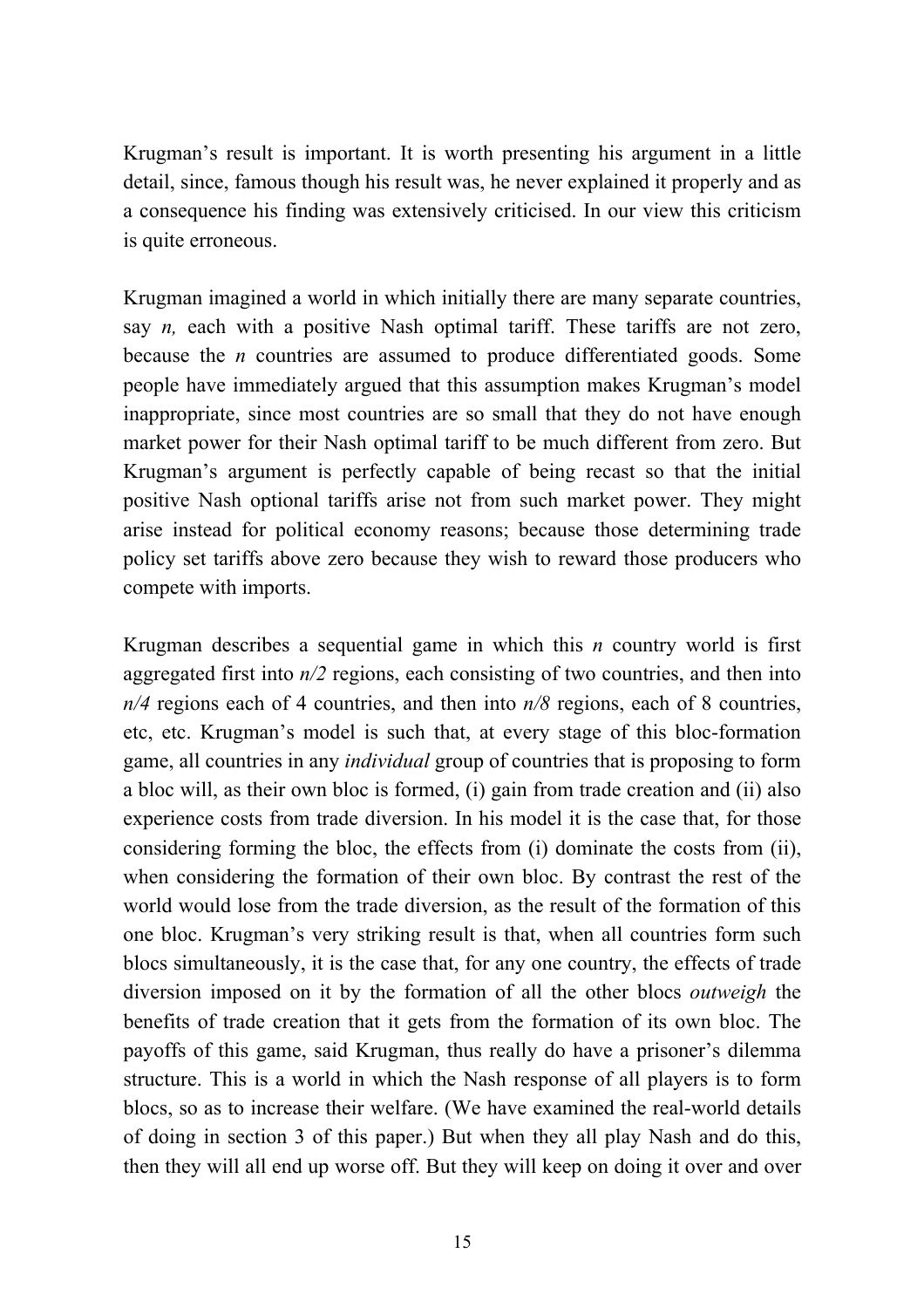again, making the blocs bigger and bigger and fewer and fewer in number. But at each stage the Nash outcome is one in which they are worse off: welfare just keeps on falling as the number of blocs gets fewer and each bloc gets bigger.

Krugman initially presented his argument really badly. He said that the reason that he got the prisoner's dilemma outcome, which we have just described, in which the costs of trade diversion dominate the benefits of trade creation, is because he had supposed that as the blocs become bigger the monopoly power of the bloc in world markets increases and so its Nash optimal tariff rises. If countries really can do this then it is obvious why world welfare decreases – as the number of blocs becomes smaller they all become more protectionist. A complex model is not really needed to make this point. And everyone listening to Krugman pointed out that tariff rates are "bound" by the WTO. This presents countries from raising them, as Krugman had suggested that they do. As result his paper was not taken seriously.

Krugman had another go at this argument in Krugman (1993). Very importantly, he showed that his prisoners dilemma result is true *even if the tariff rates of all players are bound at their initial starting rates.* This is a very important additional argument. The trouble with this second paper of Krugman's is that he nowhere explains why this argument should be true. But Krugman's claim is indeed correct. We owe our understanding of this fact to Peter Sinclair of Birmingham University. We do not believe that this argument has appeared anywhere in print.

The point is very simple. It is to do with the number of distortions in international trade. Consider the first stage in the bloc formation game. Before the formation of any blocs the consumers in each country buy the products which are produced at home free from tariffs, but they pay tariffs on imports from *n-1* countries. This means that there are *n-1* distortions, namely between the home good and all of the *n-1* other goods.

After the formation of the two-country bloc two sorts of goods reach domestic consumers tariff-free, those produced at home and those produced in the partner country. Tariffs are now only paid on the imports of goods from *n-2* countries. But, nevertheless, there are now *2(n-1)* distortions, *n-2* distortions between home goods and all the *n-2* other goods, and also *n-2* distortions between goods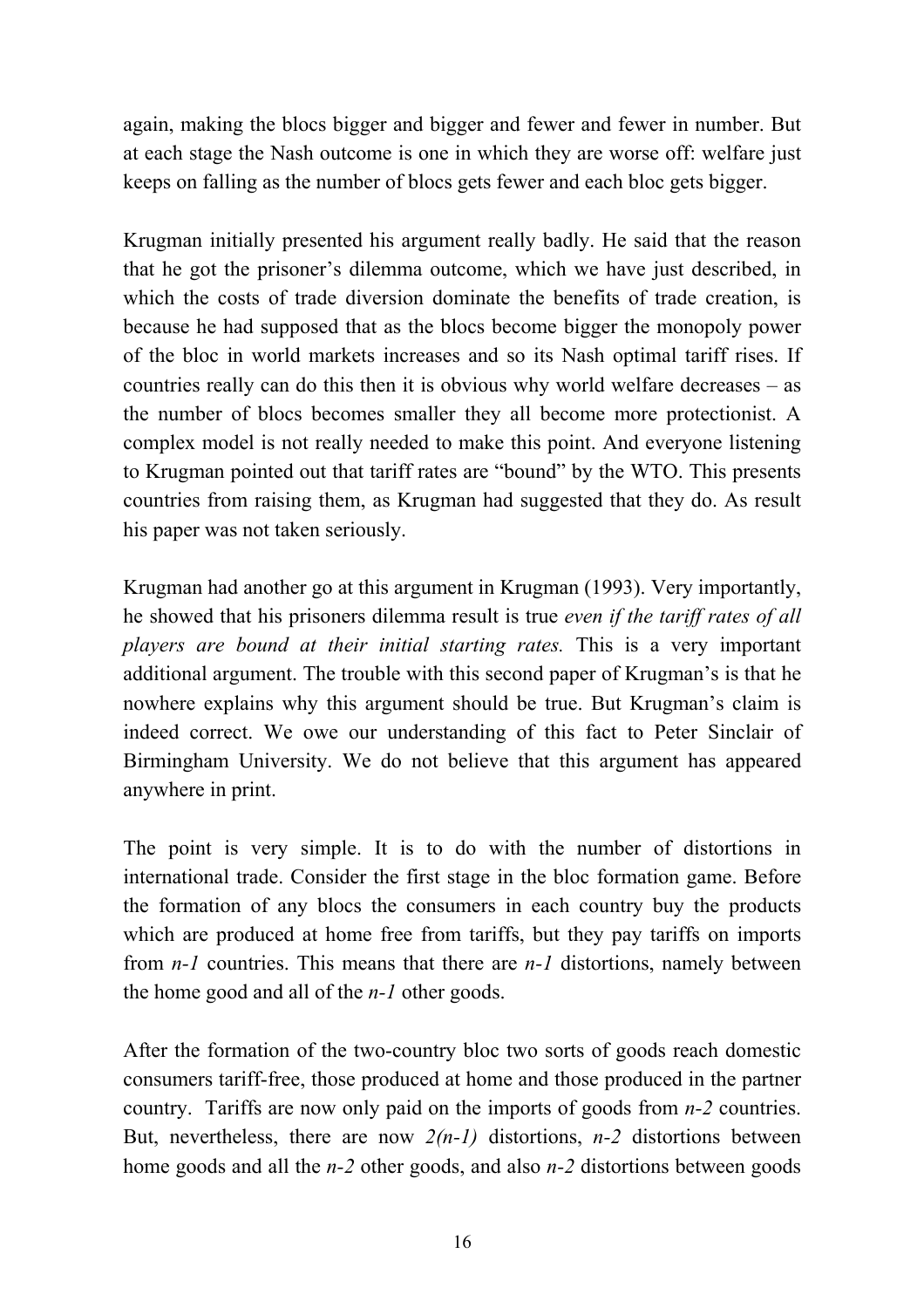produced in the partner country and all of the *n-2* other goods. It is clear that when the bloc forms with four countries in it there are  $4(n-3)$  distortions, which is a larger number.

The attractive structure of Krugman's argument is that everything is so symmetrical that after the formation of blocs there are no changes in the international terms of trade (because everyone is moving in the same manner in the creation of blocs). And, by assumption, tariff rates are not changing. Thus welfare depends only on the number of distortions: the larger the number of distortions, all at constant tariff rates, the lower the resulting level of welfare. And it is easy to see that this number of distortions goes on increasing, as blocs are formed, all the way until there are only two blocs left. This simple argument suggests that the level of welfare will go on falling, as the number of blocs falls, right down to two.

The *general* point to take from Krugman's two papers is that welfare can go on falling as the world consolidates into fewer bigger blocs, because as it does so the extent of interference with international trade will grow and grow. Krugman's model is too simple for us to be able to extract much more from it than this. But this in itself is a valuable thing to have used the model to say very clearly.

# **4.2 The Prisoners' Dilemma in the Real World**

Many steps have already been taken down this route.<sup>[7](#page-16-0)</sup> A number of FTAs have already been formed with Western Pacific economies as members: Singapore-Japan; Singapore-New Zealand; Singapore-Australia; Singapore-United States; Australia-Thailand; Australia-US, and China-Hong Kong. None of these is of huge importance in itself, although each adds new layers of complexity to these countries' relations with each other and with third countries through the increase in transactions costs from rules of origin. More importantly, each adds credibility and momentum to the drift towards discriminatory trade in the Western Pacific and globally. At recent ASEAN heads of government meetings and ministerial meetings involving China, Japan, Korea, and India, announcements have been made that ASEAN would negotiate separate FTAs with each of these partners. While the ASEAN-China FTA was said to be still

<span id="page-16-0"></span>7

See Gibbs and Wagle (2006) for a very thorough presentation of the relevant facts.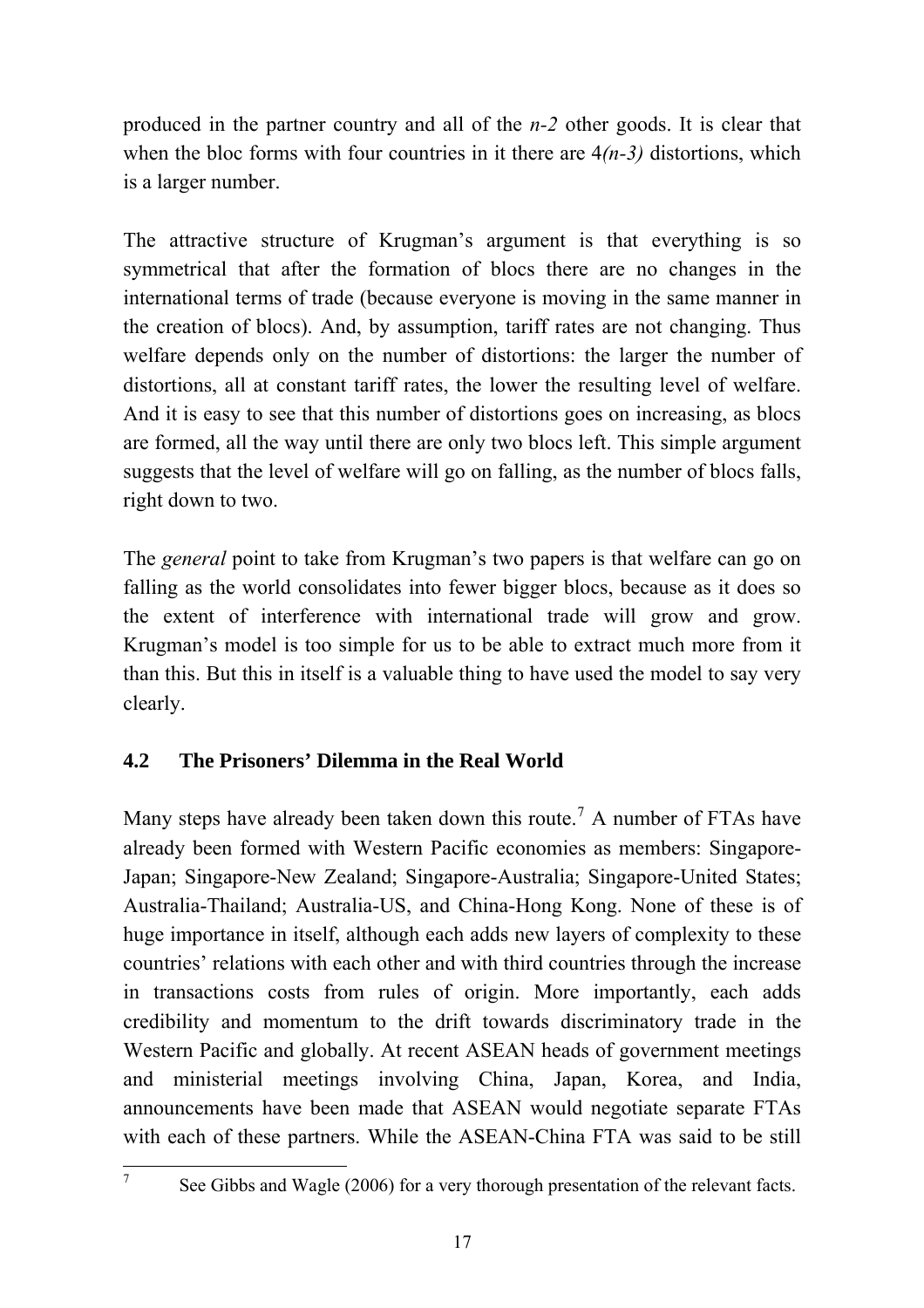under negotiation, an "early harvest" of duty-free access for fruit and vegetables came into effect successively from October 1, 2003, and is now having large effects on agricultural trade in both directions. So much for the desideratum of comprehensiveness as a guiding principle in the setting up of discriminatory trading blocs.<sup>[8](#page-17-0)</sup> Negotiations are proceeding on Thai-US, Japan-Korea, Australia-China, New Zealand-China, from early 2006 Korea-United States, and several other bilateral FTAs. Following much talk and some action on singlecountry and ASEAN bilateral free trade agreements, discussion of an East Asian FTA has risen in profile and credibility. Evenett *et al* (2004) have argued that such moves can give rise to a self-reinforcing domino tendency. Once an FTA begins to form, firms within the region but outside the FTA seek competitive advantage from joining and lobby their government for this advantage.

Typically, the new FTAs breach WTO rules in one way or another. Generally there are excessively long transition periods, or exclusion of significant areas of potential trade, or -- in the case of the China-ASEAN "early harvest" -- the beginnings of trade discrimination in particular areas before there is a plan and a schedule for movement to free trade in substantially all items. In no case has this been seen as a reason for hesitation on entering the FTA. The long transition periods in the Australia-Thai and Australia-US FTAs are an example of the breach of WTO rules on account of its long transition periods.

So far as can be established from information on the public record, every one of the recently negotiated FTAs has different rules of origin from all other existing FTAs, and every one of the new FTAs still under negotiation is also to have different rules of origin from existing FTAs. Sometimes we cannot tell very much: for almost a year after the announcement that the Thai-Australia FTA was executed, no information on the rules of origin was publicly available through official channels.

These moves in the Asia Pacific region have followed, and to a significant extent have received impetus from, the enhanced priority of FTAs under the Bush-Zoellick approach to trade policy in the US from early 2001. Such moves are creating obvious and major systemic risks for the international trading regime, risks which are perhaps especially large for developing, moderately

<span id="page-17-0"></span> 8 This is a guiding principle of Article 24 of the old GATT, and of the relevant article of the WTO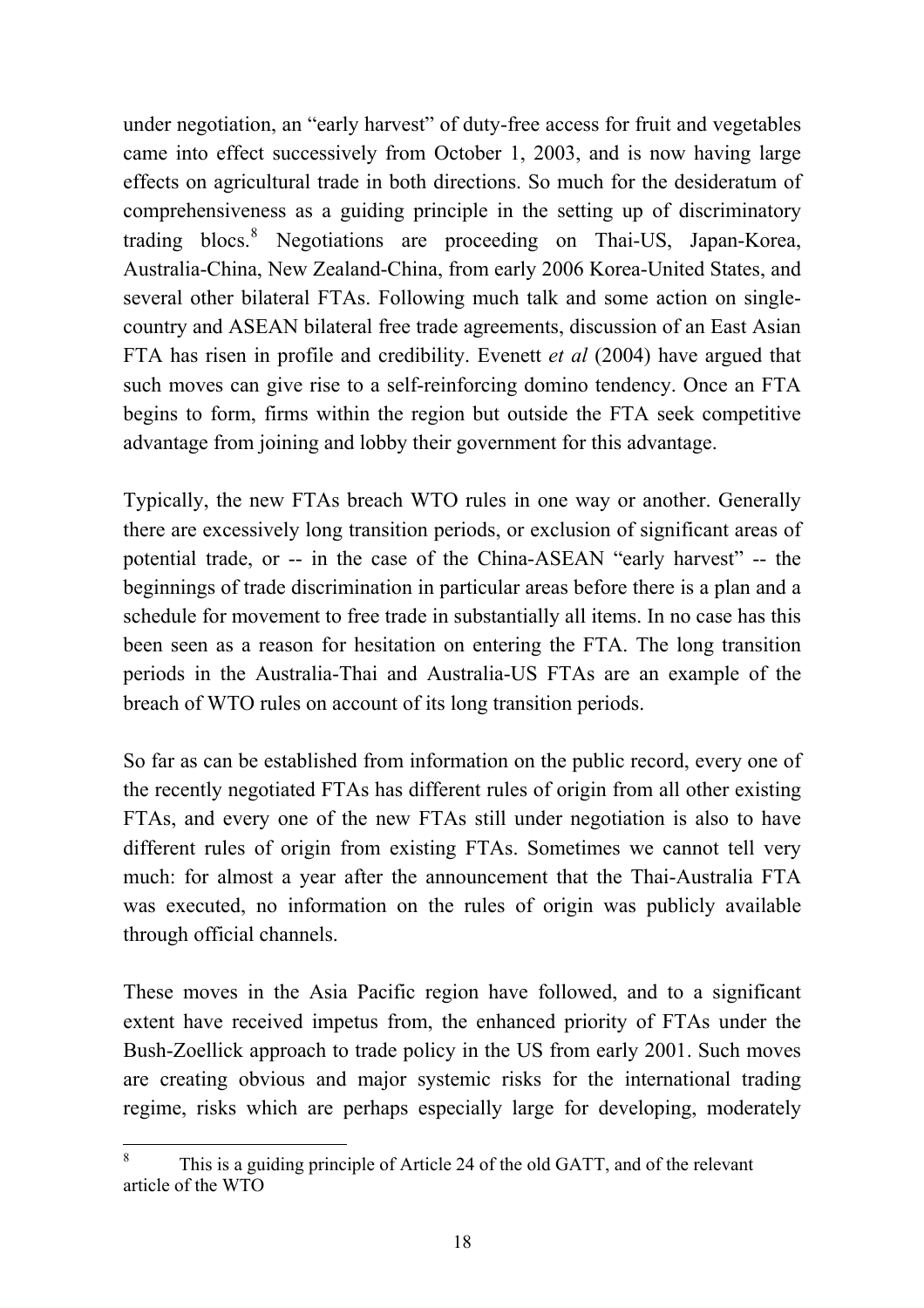sized and small economies. There are serious risks for all Asia Pacific economies. But there are also such risks for Europe, and, indeed for the US itself.

# **4.3 The response to this problem for the US**

The response by the US, to this problem, which it has helped to cause, has been confused.

Until a few of years ago the US believed that it could simply see-off such moves by ASEAN, and by China, through direct heavy-handed diplomatic pressure. In discussions it became clear that US officials believed that discriminatory trading blocs, including ones which break WTO rules, are perfectly acceptable, providing only that they are blocs of which the US is a member. It is a good thing, if you are playing the prisoner's dilemma game, to force everyone else to play on the diagonal, whilst you play off diagonal. You can only do this if you are the global hegemon.

But 9-11 has seen off the ability of the US to conduct its trade policy in quite this way. The search for allies in the war on terror has significantly compromised its ability to use trade policy in such a selective way. In the face of what is now clear evidence that the US will not succeed in confining discriminatory blocs only to those which include the US, commentators like Fred Bergsten in the US are increasingly despairing about having let the cat out of the bag.

The problem is a classic one which afflicts all free riding situations. It is best to be against everyone else free riding. But if everyone does it, then the activity needs to be regulated. What are we to do?

The response of Bergsten (2005) is interesting. He proposes responding to the problem by creating an Asian-wide FTA, which would include the US. This is something which looks like a highly implausible outcome. But putting that problem to one side, it would avoid some of the difficulties described above, only by leading the world towards a two-bloc conflict between the US and Europe. Perhaps Bergsten thinks that the US would win such a battle against Europe. Indeed his later paper (Bergsten, 2005a) suggests that doing this might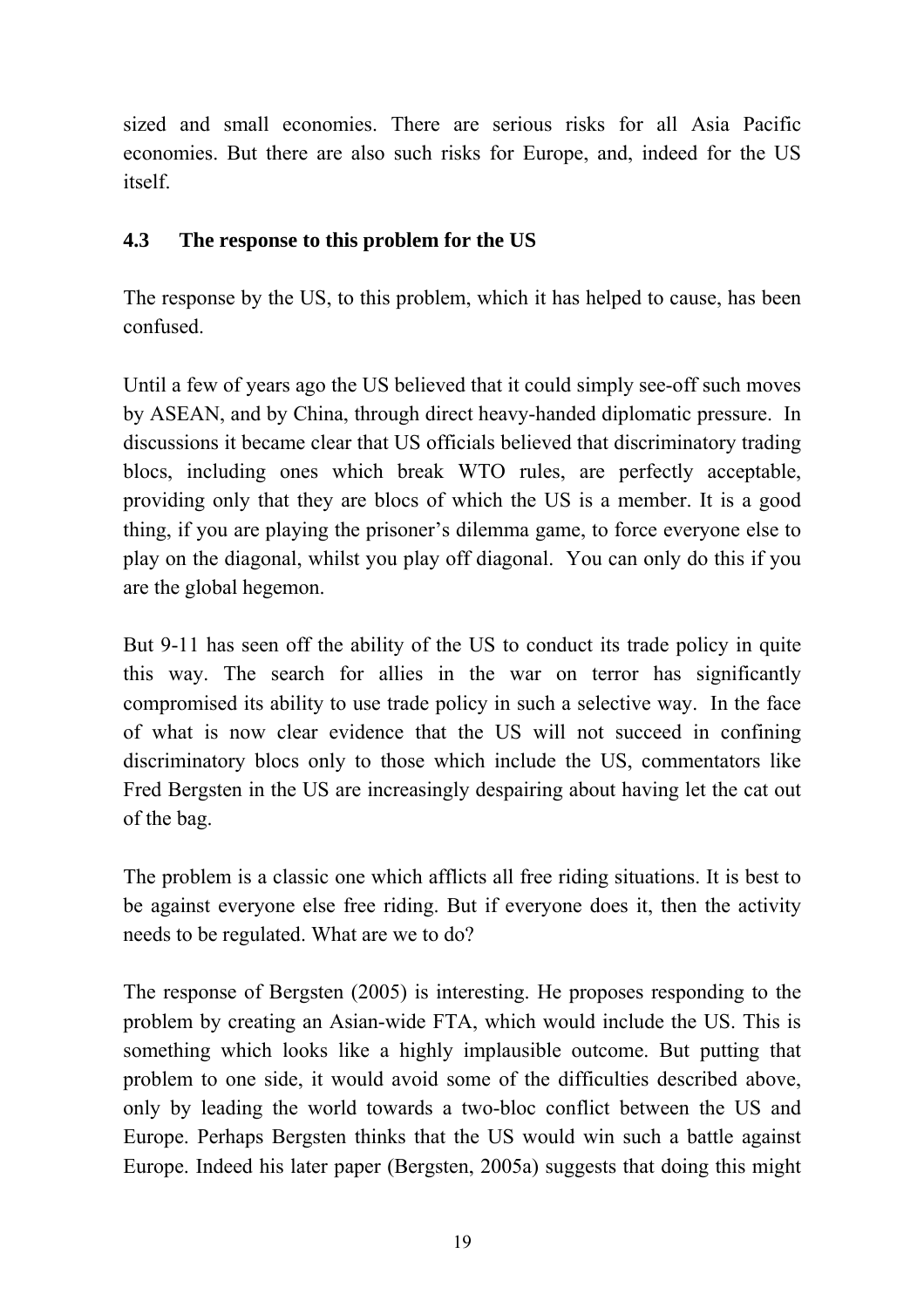promote a solution to the failed Doha round and lead the whole world towards a freer-trade outcome. This does not look plausible.

Some other suggestion seems necessary.

# **5 A New Global Response: creation of Open Trading Arrangements**

We suggest that the problem described above can be remedied most effectively through the development of an Open Trading Arrangement (OTA). An OTA could be then be a framework in which all future discussions FTAs are built. We have thought about this most clearly with regard to East Asia. But the idea may have global significance.<sup>[9](#page-19-0)</sup>

An OTA would be governed by Four Principles.

(i) Membership of an OTA would be available to any country that agreed to meet the arrangement's rules.

(ii) Each member of an OTA would agree to extend to its partners terms of market access at least as liberal in each sector as it had made available to any other country in a preferential trading agreement.

(iii) Within an OTA, any new FTAs would embody the simplest and most liberal of the rules of origin amongst those who joined it. The ASEANFTA would be a good model, with its across-the-board requirement for 40 percent of value to be generated within the FTA . All members of OTA would accept value-added within any OTA member as regional value added for rules of origin purposes.

(iv) In recognition of the reality that improved market access has little meaning if members apply subsidies for exports or production, all members would agree to constraints on trade-distorting subsidies.

<span id="page-19-0"></span><sup>&</sup>lt;sup>9</sup> This is the subject of a major piece of work by one of us, Garnaut, at the Australian National University. The following is a brief description of our proposals. See also Garnaut (2005).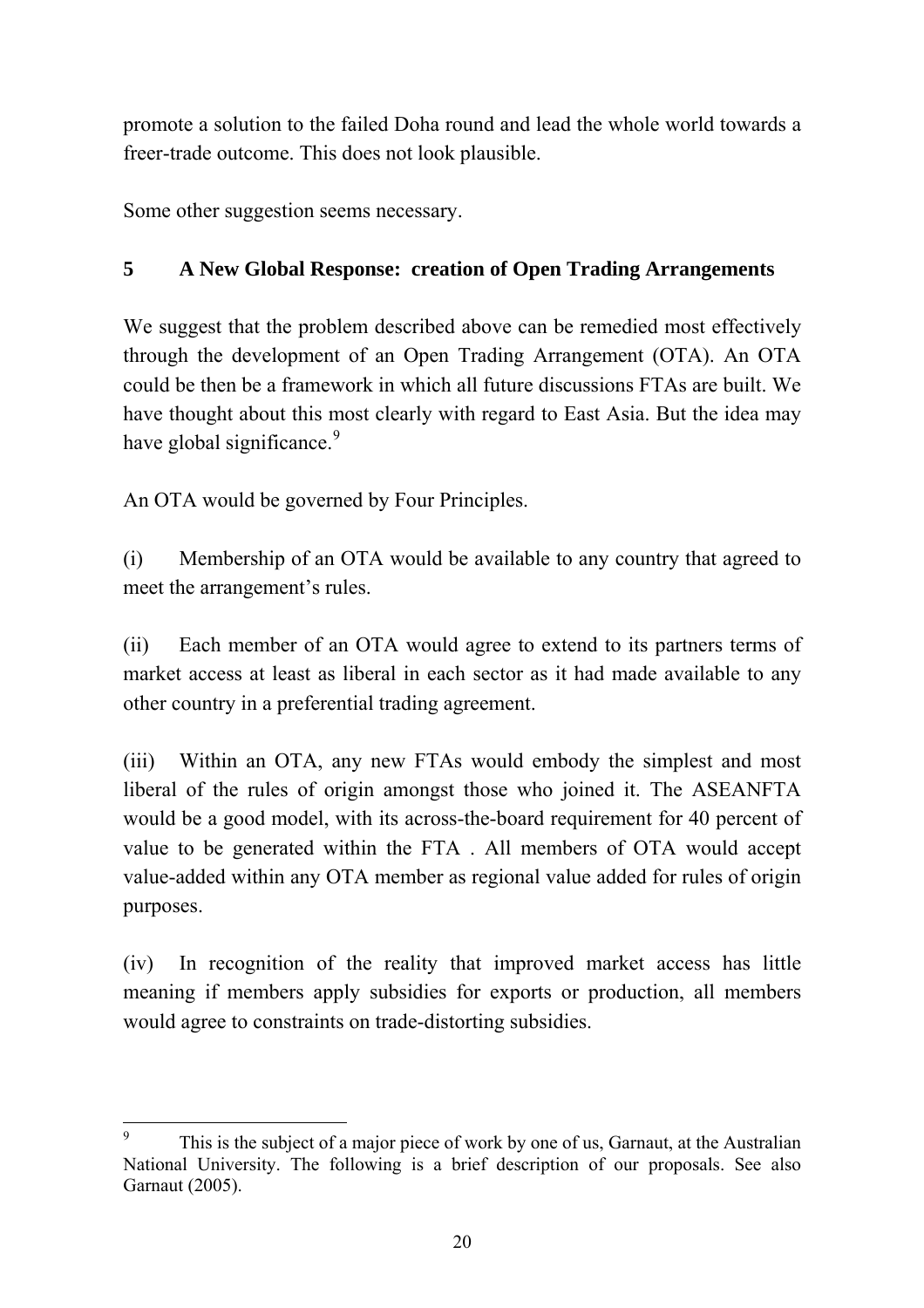The key conceptual ideas are Principles (i) and (ii). An OTA would be an FTA that anyone could join. It would not be exclusionary. That provision – taken on its own - would provoke an instant rush for membership. It is hard to see that principle, being, on its own, incentive compatible for those within the bloc. However this is importantly balanced by principle (ii). Any country seeking membership would have to give, to the existing members, terms of entry into its own market which were as liberal as it had given to any other existing trading partner. For example, Australia, which has a very liberal trading relationship with New Zealand, would need to give equivalently generous access to its own market to other FTA members.

It is possible to see an OTA developing over time in a valuable way. Each of the members would be encouraged to provide OTA partners with liberal market access. However, the first objective of an OTA would be to reduce the practice and the costs of trade discrimination. For this objective, ease of entry for new members is more important than liberalization at the point of entry – all a country would need to do to join a bloc would be to offer the existing members access to its markets at least as liberal as the access that it had already given to its own market to any other trading partner.

As a result of this, the entry of subsequent members would not be the subject of demanding case-by-case negotiations, because of Principle (i). Apart from acceptance of the OTA's rules of origin, the extension to other members of the most favoured preferential arrangements that it had offered to others, and the commitment to accept new members on these terms, each member would need only to offer market access to the extent necessary to meet the requirements of Article 24 of the GATT and Article 5 of the GATS.

How a move towards OTA-creation would work clearly needs further study. An important question has been posed to us in discussion by Andrew Charlton and Joe Stiglitz. This concerns the extent to which the asymmetries noted above, which would make it difficult for a country which had already made liberal concessions to join an OTA, would come to block the formation of such OTAs. As already noted, Australia, which has already has a very liberal trading relationship with New Zealand, would find the requirement that it give equivalently generous access to its own market to other potential FTA members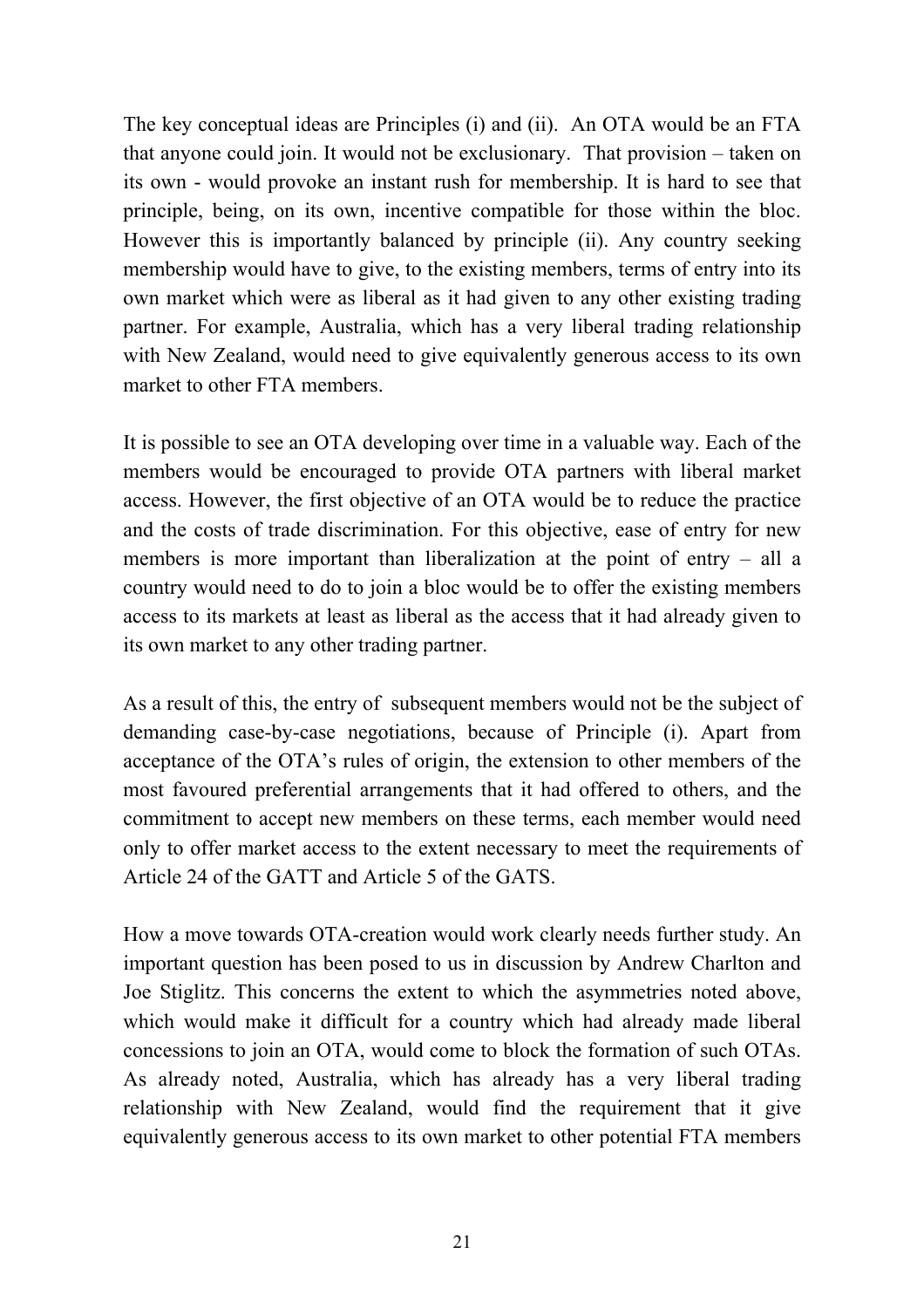a demanding one. It is important to know whether this kind of difficulty would inhibit the formation of  $OTAs$ <sup>[10](#page-21-0)</sup>

It is important, too, to recognise that an OTA could not be expected to deal with the problems of agriculture. In practice and in general, bilateral FTAs have been unproductive as vehicles for liberalisation of agriculture. The major challenges of global agricultural protection lie in three different regions of the world: in Northeast Asia, in the European Union and in the United States. These can only be addressed in multilateral negotiations, under the auspices of the WTO.

# **5.2 Further Strengthening of OTAs**

It would be possible to introduce two other elements into the OTA that would generate some tendency for liberalisation over time.

First, each member could agree to establish an institution for transparent, independent analysis of the effects of trade policy choices, along the lines of Australia's Productivity Commission. This would not in itself involve new trade liberalisation commitments. The Commission's function would be to raise awareness within each member country of the national rewards from reducing its own , domestic barriers.

Second, each member would commit itself to cooperation within OTA to achieve a liberal outcome from WTO negotiations. OTA members would work through the WTO to achieve free and open global trade and investment by a definite date.

Would membership of OTA be attractive? For all members, it would reduce, and, if and when OTA's membership had expanded to include a significant number of countries, remove, the important cost of exclusion from components trade that has accompanied the shift to preferential trade with their rules of origin in the world as a whole and in East Asia in particular. Developing

<span id="page-21-0"></span> $10<sup>10</sup>$ It is likely that a country which has already made a liberal FTA arrangement already has low external tariffs against trade from all other countries. This would make the requirement that such a country offer equally liberal access to its markets to all members of any OTA that it was proposing to join. Nevertheless this whole question needs much further investigation.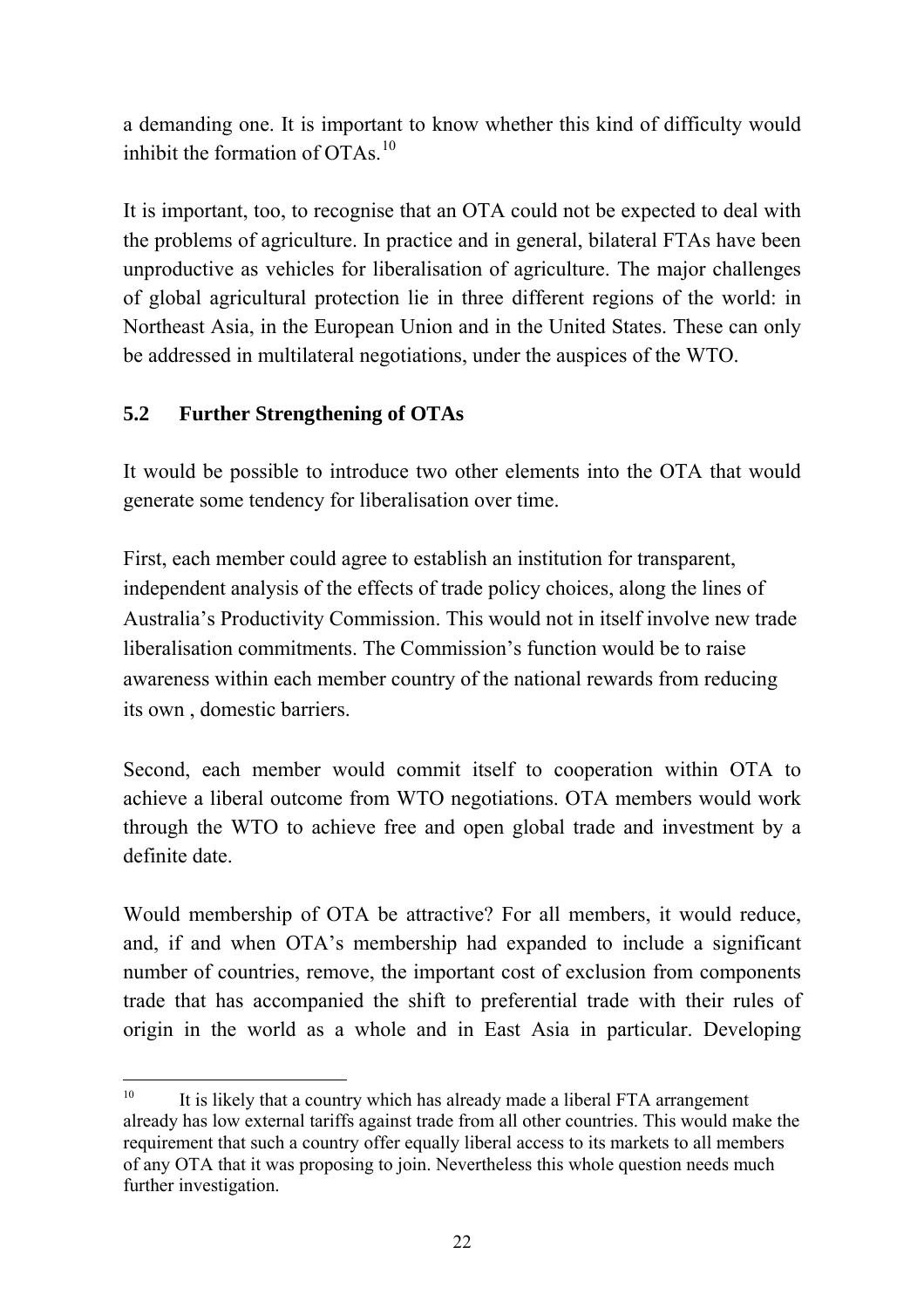countries with significant Asia Pacific trading interests would find membership relatively straightforward.

While the domestic political economy constraints may postpone US interest in membership for some time, an OTA would not threaten essential US interests, beyond the threat already present in the current proliferation of bilateral FTAs in Asia. There would be some large pluses for the US. A substantial OTA would be a useful partner of the US in global and Asia Pacific trade liberalization discussions.

There would be economic advantages, as well as gains to external political relationships, if any country chose to extend OTA terms of market access to all its trading partners. To achieve this desirable outcome, countries could even announce a programme for removal of the last of their barriers to imports as part of the formation of OTA.

We do not pretend that the genuinely liberalising dimensions of an OTA would be as easy to implement politically as the protectionist FTAs that have been negotiated recently. The political resistance to such an open FTA might best be challenged by a return to independent, authoritative and transparent analysis of trade policy options as a basis for public education and discussion. This is the approach that facilitated trade liberalization in many countries in East Asia in the 1980s and 1990s.

# **6 A Second Global Response: Global Prevention of Trade Diversion**

A second global response would be to seek to exert global discipline over each and every FTA formed, whether an OTA or not. This is work which is discussed in detail in Sinclair and Vines (2006). Here is a sketch of the idea.

We know that FTAs impose trade-diversion on outsiders, given an initial positive tariff rate,  $t_0$ . And, analytically it is also known that there exist Kemp-Wan tariffs, at rate  $\beta \le t_0$  would prevent net welfare losses. These tariffs would leave outsiders at least as well off as they would have been had the bloc not been formed.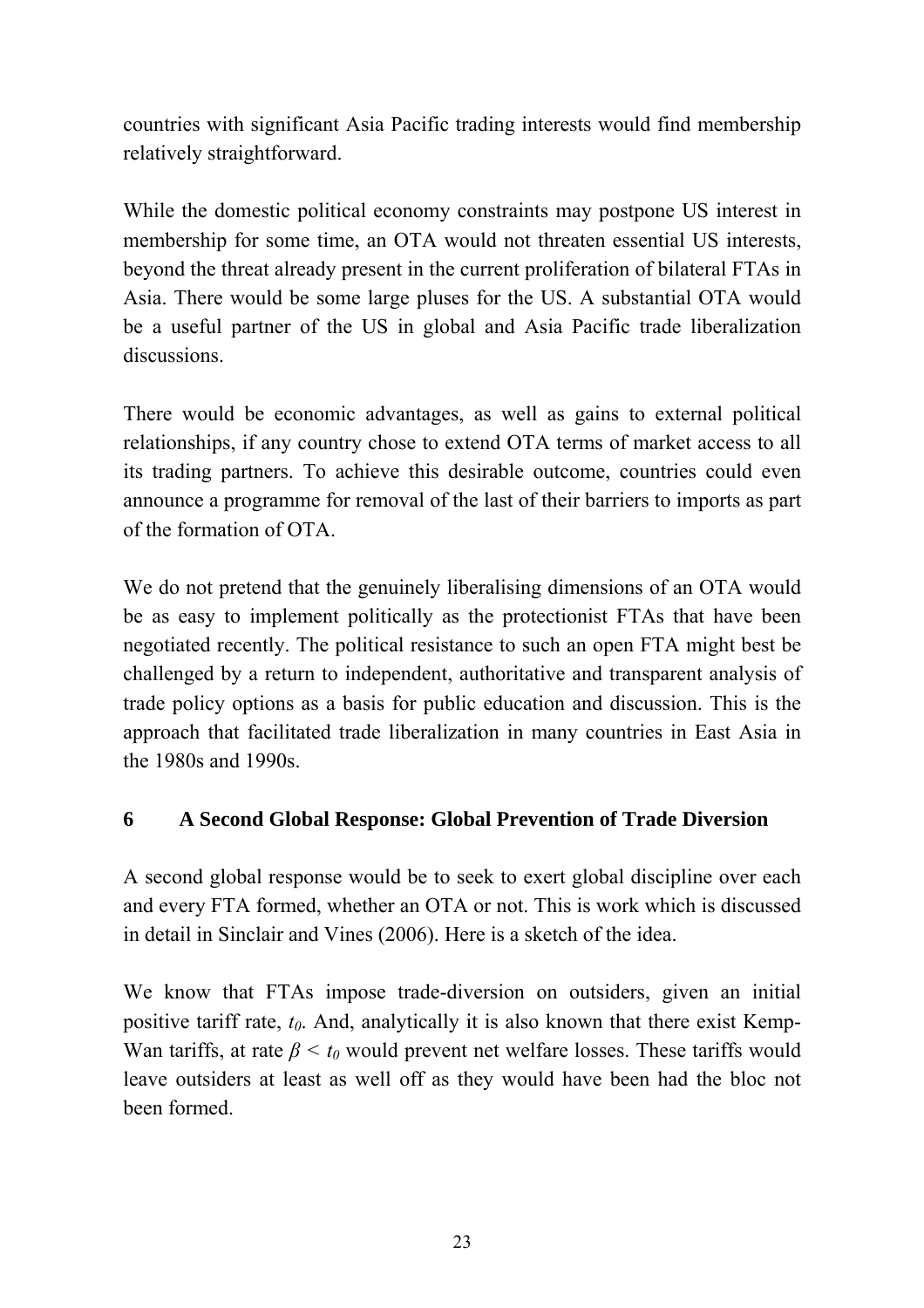Conversely, we have argued above that open regionalism creates free rider opportunities for outsiders Analytically, it lowers tariffs on outsiders to zero, who gain more than participants, at least in the ways in which protectionists view these issues. (This is the free-rider problem that we have discussed at length). It is clear that there is a tariff on outsiders, above zero, which would prevent this ability of outsiders to free-ride. Call this tariff rate  $\alpha$  ;  $\alpha > 0$ 

It is clear that there must be a range of tariffs, at rate  $t$ ,  $\alpha < t < \beta$ , which would ensure that there are positive benefits, for both participants and outsiders, from the formation of an FTA. One aspiration for rewriting Article XXIV might be to insist that that the WTO were enabled enforce a choice of external rates of protection, by those choosing to form an FTA, whether an OTA or not, such it was the case that, in general,  $\alpha < t < \beta$ .

#### **7 Conclusions**

We have proposed

- $(i)$  formation of OTA(s),
- (ii) a Trade Transparency Commission in each country participating in an OTA, and
- (iii) global prevention of trade diversion caused by all FTAs (whether OTAs or not).

Within a potential member of an OTA the politics of joining would not be easy, but a Trade Transparency Commission in each country would help. The global supervision of trade diversion would also not be easy to manage but seems important. It would require, at the least, a WTO which is much stronger as an institution than the WTO is now.

#### **REFERENCES**

Baldwin, R and A. Venables (1995) Chapter in G.M. Grossman and K. Rogoff (eds.) *Handbook of International Economics,* Volume 3.

Bergsten, F (1997) "Open Regionalism" *World Economy* Vol.20 (5) August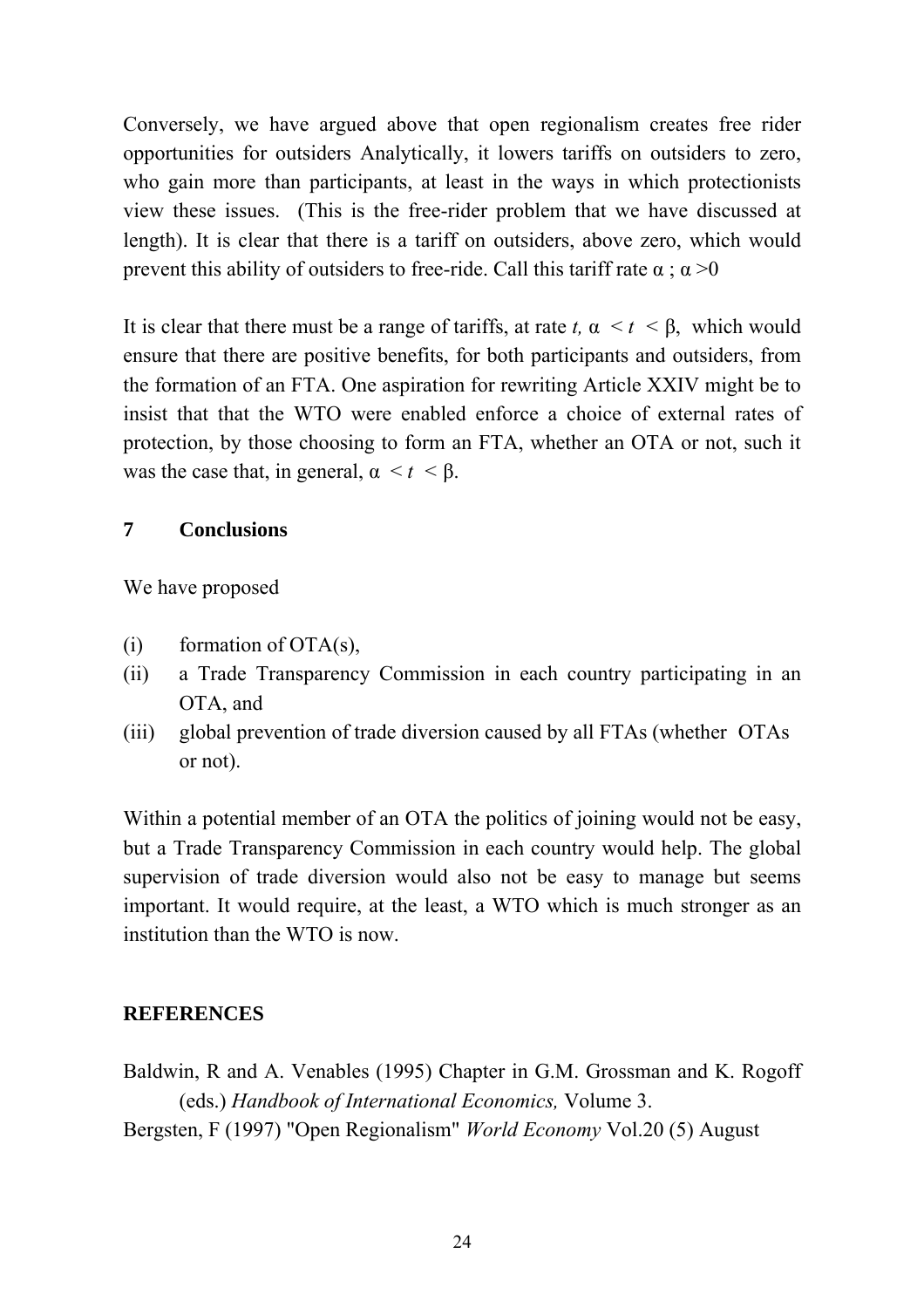- Bergsten, F. (2005a) " A New Strategy for APEC", paper presented to a meeting of the Pacific Economic Cooperation Council, Seoul, September.
- Bergsten, F. (2005b) " Rescuing the Doha Round" *Foreign Affairs* December.
- Bhagwati, J. (2004) *In Defense of Globalisation* Oxford: Oxford University Press
- Caves, Frankel and Jones *World Trade and Payments* Chapter 14
- Corbett J., G. Irwin and D. Vines (1999c) "From Asian Miracle to Asian Crisis: Why Vulnerability, Why Collapse?" In D. Gruen and L. Gower *Capital Flows and the International Financial System.* Sydney: Reserve Bank of Australia, reprinted in Irwin and Vines (2001)
- DeMelo and Panagariya (1993) *New Dimensions in Regional Integration*.
- Drysdale, P. B. House and D. Vines (1998) "Europe, East Asia and the APEC Process - a Shared Global Agenda?" Chapter 1 in *Europe, East Asia and the APEC - a Shared Global Agenda?* (edited by D. Vines and P. Drysdale), Cambridge: Cambridge University Press, May, p 3 – 30

Evenett (2004)

- Garnaut, R. (1996) "Open Regionalism: An Asia Pacific Contribution to the World Trade System", Institute of Southeast Asian Studies, Singapore, and George Allen and Unwin, Sydney.
- Garnaut, R. (2005) "Australia, US and China: Open Regionalism in an Era of Bilateral FTAs", paper presented at a Public Lecture, Asialink, Melbourne, 22 March, 2005.
- Gibbs, M. and Swarnim Wagle (2006) *The Great Maze: Regional and Bilateral Free Trade Agreements in Asia.* Policy Paper, Asia-Pacific Trade and Investment Initiative, UNDP, Colombo. Available at

[http://www.undprcc.lk/web\\_trade/publications/Policy%20Paper%20Book%203.pdf](http://www.undprcc.lk/web_trade/publications/Policy%20Paper%20Book%203.pdf)

- Gilbert, C. and D. Vines (eds.) (2000) *The World Bank: Structure and Policies,*  Cambridge: Cambridge University Press.
- Gilbert C. and D. Vines (2004) "The IMF and international financial architecture: solvency and liquidity". Chapter 1 in Vines and Gilbert (2004), pp. 8-35.
- Irwin G. and D Vines *Financial Market Integration and Capital Flows.* Edward Elgar (2001)
- Kanbur, R. and D. Vines (2000) Chapter 4 in Gilbert and Vines (eds.) (2000)
- Kissinger, H. (2001) *Does the US Need a Foreign Policy.* New York: Simon and Shuster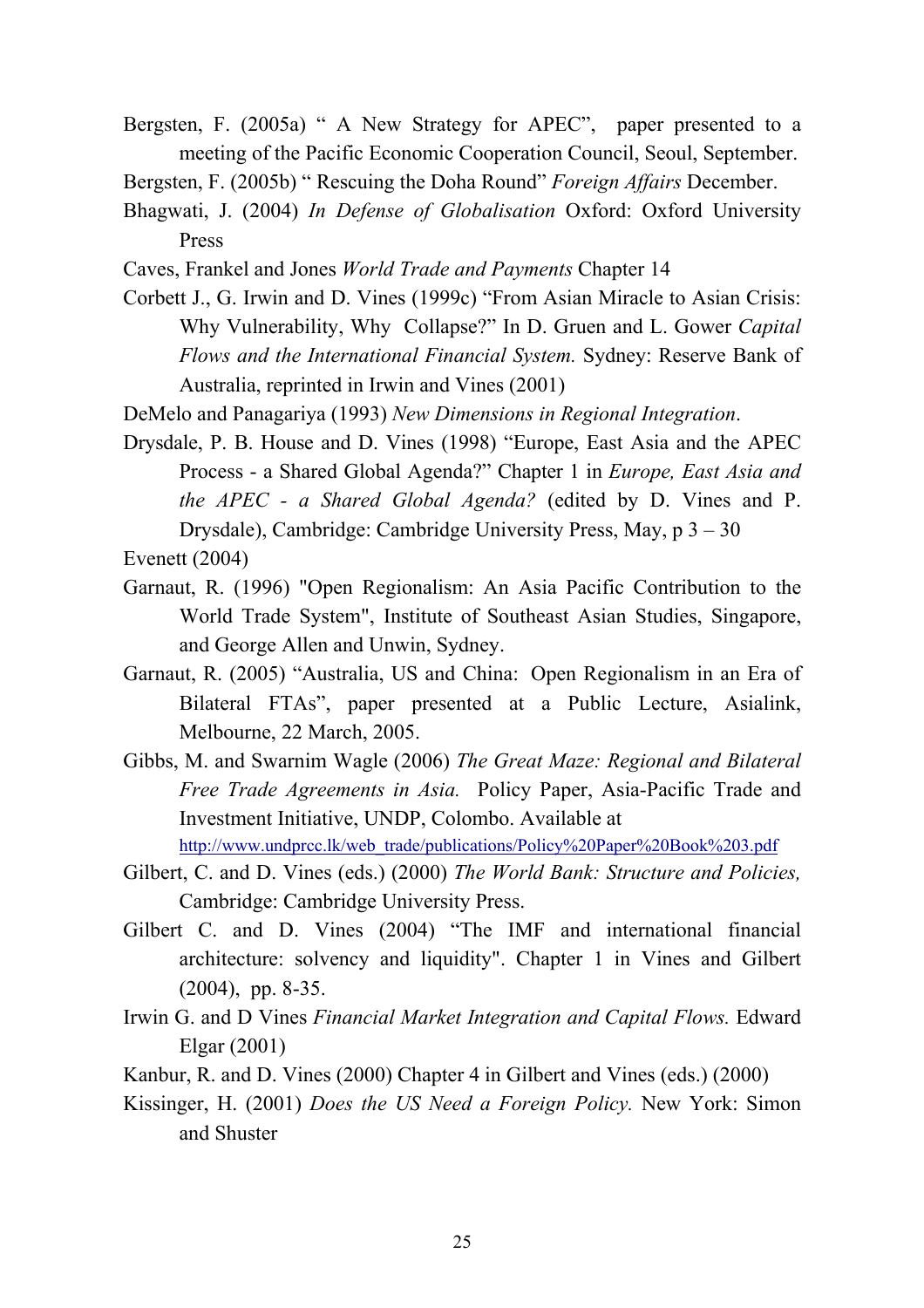- Kemp, M. and H. Wan (1976) "An Elementary Proposition concerning the Formation of Customs Unions", *Journal of International Economics,* vol 6, pp. 95 - 97
- Krishna, K and A. Krueger (1995) "Implementing Free Trade Areas: Rules of Origin and Hidden Protection", NBER Working Paper no W4983
- Krugman, P. (1991) "Is Bilateralism Bad?" in E. Helpman and A. Razin (eds) *International Trade and Trade Policy*. Cambridge, Mass: MIT Press.
- Krugman, P. (1993) "Regionalism: Analytical Notes" in DeMelo and Panagariya (1993)
- Krugman and Obstfeld *International Economics* pp 242-43
- Pomfret, R.W.T., "The Economics of Regional Trading Arrangements" *Economic Journal* (1998, July), part of Controversy Section : "Regionalism versus Multilateralism". See also the papers by Bhagwati Greenaway and Panagariya, and that by Ethier and Bagwell and Staiger
- Sinclair, P. and D. Vines (2006) "Trade Liberalization in Clubs: the Reciprocal Dumping Case", mimeo, Oxford University.
- Skidelsky, R (2004b) "Globalisation through Keynes' Spectacles", paper presented at a seminar at No 11 Downing St, on October 20, 2004.
- Stiglitz, J. and A. Charlton (2006) *Fair Trade for All.* Oxford: Oxford University Press.
- Venables, A. (2003) 'Winners and Losers from Regional Integration Agreements.' *Economic Journal* 113, no. 490, pp. 747-761.
- Vines, D (1994) "Unfinished Business: Australian Protectionism, Australian Trade Liberalisation and APEC" , Shann Memorial Lecture, University of Western Australia, Perth, in P. Compton (2005) *Australian Macroeconomic Policy Debates: Contributions from the Shann Memorial Lectures, 1991 – 2000,* University of Western Australia Press Perth, 2005
- Vines, D. (1998) "The WTO in relation to the Fund and the Bank: Competencies, Agendas and Linkages", in A. Krueger (ed) *The WTO as an International Organisation*. Chicago: Chicago University Press, pp 59 - 82.